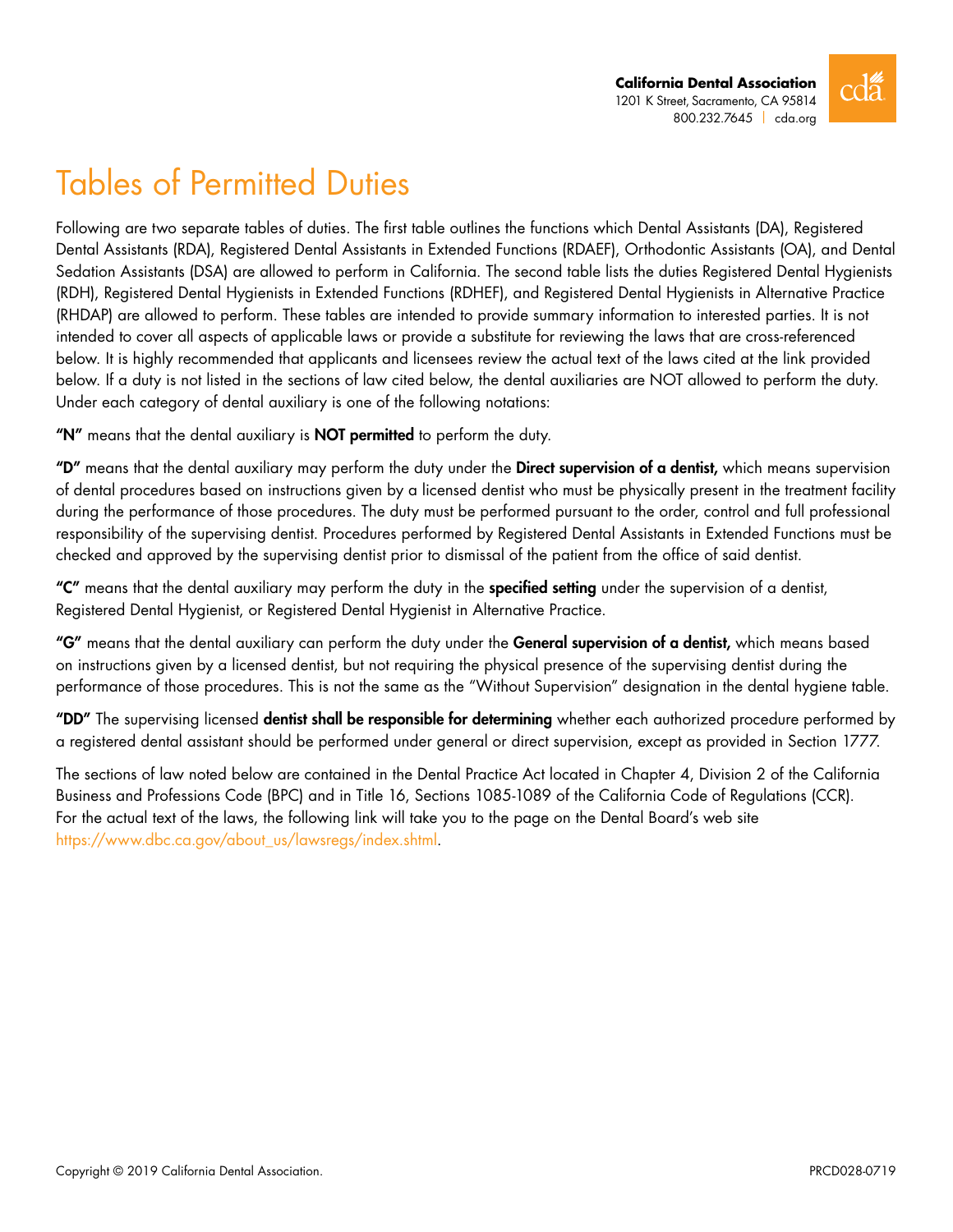# **Procedures Dental Auxiliaries Are Not Allowed to Perform**

| <b>Duty</b>                                                                                                                                            | <b>Section of Applicable Law</b>                               |
|--------------------------------------------------------------------------------------------------------------------------------------------------------|----------------------------------------------------------------|
| Diagnosis and comprehensive treatment planning                                                                                                         | BPC 1750.1 and 1908<br>16CCR 1090                              |
| <b>Prescribing medication</b>                                                                                                                          | BPC 1750.1 and 1908<br>16CCR 1090                              |
| Restorations, permanent - placing, condensing, carving, or removal (except for<br>RDAEFs licensed on or after 1/1/2010)                                | BPC 1750.1 and 1908<br>16CCR 1090<br>RDAEFs: 1753.5 and 1753.6 |
| <b>Surgery</b> – or cutting on hard and soft tissue including, but not limited to, the<br>removal of teeth and the cutting and suturing of soft tissue | BPC 1750.1 and 1908<br>16CCR 1090                              |

## **Table Of Permitted Duties – Dental Assisting**

| <b>Duty</b>                                                                                                                                                                                                                                                                                                                                                                                                                                                                                                                                                                                                                              | <b>Section of</b><br><b>Applicable</b><br>Law                | D<br>$\blacksquare$ | $\mathbf R$<br>D<br>$\blacktriangle$ | $\mathbf R$<br>D<br>$\boldsymbol{\mathsf{A}}$<br>E<br>Ë | $\mathbf{o}$<br>$\blacktriangle$ | D<br>$\mathsf{s}$<br>A |
|------------------------------------------------------------------------------------------------------------------------------------------------------------------------------------------------------------------------------------------------------------------------------------------------------------------------------------------------------------------------------------------------------------------------------------------------------------------------------------------------------------------------------------------------------------------------------------------------------------------------------------------|--------------------------------------------------------------|---------------------|--------------------------------------|---------------------------------------------------------|----------------------------------|------------------------|
| Anesthesia, general - monitor patients undergoing conscious sedation or<br>general anesthesia utilizing data from noninvasive instrumentation such as<br>pulse oximeters, electrocardiograms, capnography, blood pressure, pulse, and<br>respiration rate monitoring devices. Evaluation of the condition of a sedated<br>patient shall remain the responsibility of the dentist or other licensed health<br>care professional authorized to administer conscious sedation or general<br>anesthesia, who shall be at the patient's chairside while conscious sedation or<br>general anesthesia is being administered. Also see Sedation. | BPC 1750.5                                                   | $\overline{N}$      | N                                    | N                                                       | N                                | D                      |
| <b>Archwires</b> - place ligature ties and archwires                                                                                                                                                                                                                                                                                                                                                                                                                                                                                                                                                                                     | BPC 1750.3<br>1752.4<br>1753.5<br>1753.6                     | $\overline{N}$      | D<br>D                               | D<br>D                                                  | D                                | $\mathsf{N}$           |
| <b>Archwires</b> - remove ligature ties and archwires                                                                                                                                                                                                                                                                                                                                                                                                                                                                                                                                                                                    | BPC 1750.1<br>1750.5<br>1750.3<br>1752.4<br>1753.5<br>1753.6 | D                   | D<br>D                               | D<br>D                                                  | D                                | D                      |
| <b>Bases</b> – place bases, liners, and bonding agents                                                                                                                                                                                                                                                                                                                                                                                                                                                                                                                                                                                   | BPC 1752.4<br>1753.5<br>1753.6                               | $\mathsf{N}$        | D<br>D                               | D<br>D                                                  | N                                | $\mathsf{N}$           |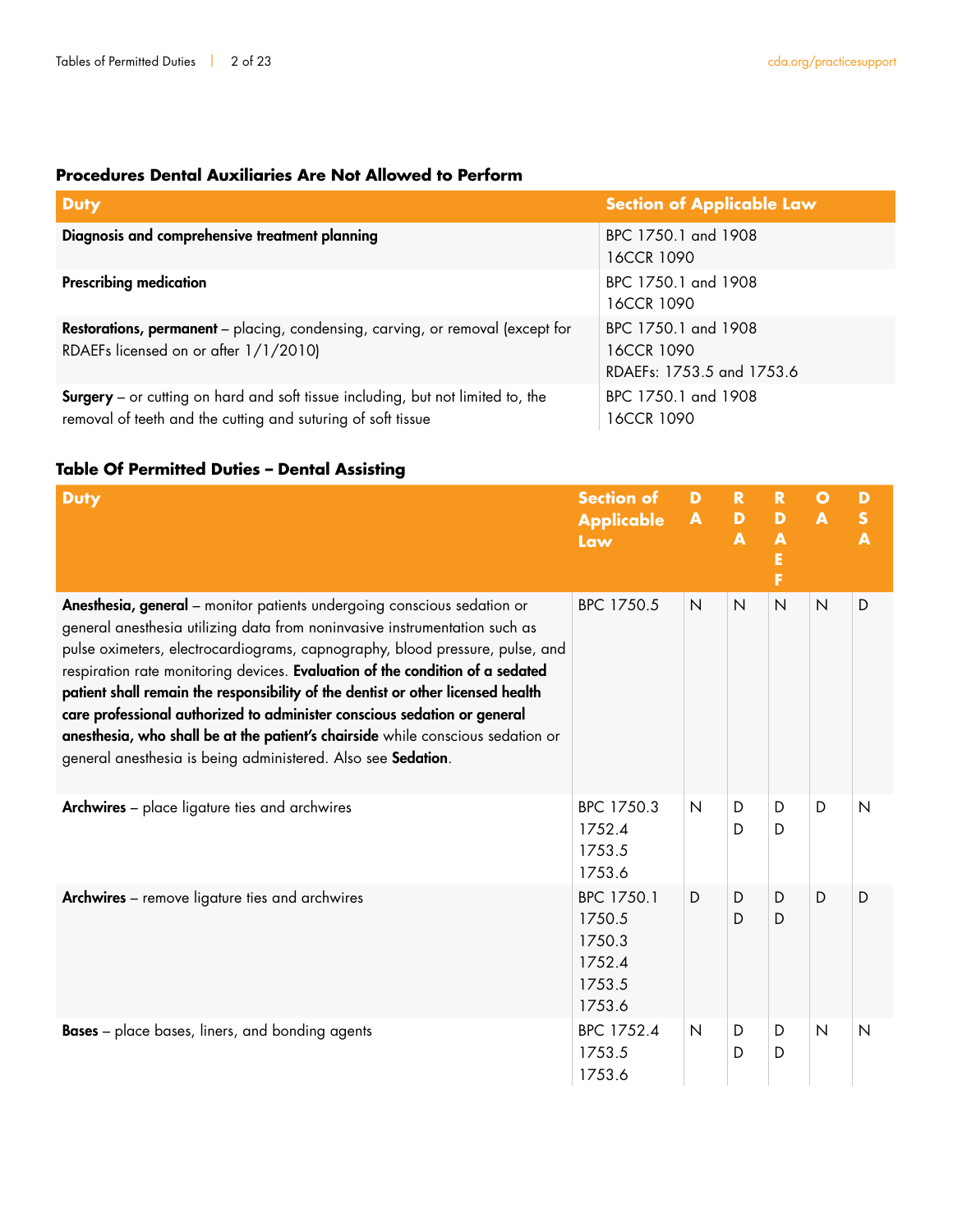| <b>Duty</b>                                                                                                                                                                                                                                                                                                                                                      | <b>Section of</b><br><b>Applicable</b><br>Law             | D<br>$\blacktriangle$ | $\mathbf R$<br>$\mathbf{D}$<br>A | $\mathbf R$<br>D<br>$\blacktriangle$<br>E<br>F | $\circ$<br>$\blacktriangle$ | D<br>$\boldsymbol{\mathsf{S}}$<br>$\blacktriangle$ |
|------------------------------------------------------------------------------------------------------------------------------------------------------------------------------------------------------------------------------------------------------------------------------------------------------------------------------------------------------------------|-----------------------------------------------------------|-----------------------|----------------------------------|------------------------------------------------|-----------------------------|----------------------------------------------------|
| Bite registrations - take facebow transfers and bite registrations                                                                                                                                                                                                                                                                                               | BPC 1750.1<br>1750.5<br>1750.3<br>1752.4<br>1753.5 1753.6 | D                     | D<br>D                           | D<br>D                                         | D                           | D                                                  |
| Bleaching agents - apply and activate bleaching agents using a nonlaser<br>light-curing device                                                                                                                                                                                                                                                                   | BPC 1752.4<br>1753.5<br>1753.6                            | $\mathsf{N}$          | D<br>D                           | D<br>D                                         | $\mathsf{N}$                | N                                                  |
| <b>Bonding</b> - chemically prepare teeth for bonding for restorative procedures                                                                                                                                                                                                                                                                                 | BPC 1752.4<br>1753.5<br>1753.6                            | $\mathsf{N}$          | D<br>D                           | D<br>D                                         | $\mathsf{N}$                | $\overline{\mathsf{N}}$                            |
| <b>Bonding agents</b> - place bases, liners, and bonding agents                                                                                                                                                                                                                                                                                                  | BPC 1752.4<br>1753.5<br>1753.6                            | $\mathsf{N}$          | D<br>D                           | D<br>D                                         | $\mathsf{N}$                | $\mathsf{N}$                                       |
| Bonding and orthodontic brackets - prepare teeth for bonding and select,<br>preposition, and cure after their position has been approved by the<br>supervising licensed dentist                                                                                                                                                                                  | BPC 1750.3                                                | $\overline{N}$        | $\overline{N}$                   | $\mathsf{N}$                                   | D                           | $\overline{\mathsf{N}}$                            |
| Caries detection devices and materials, automated - use to gather information<br>for diagnosis by the dentist                                                                                                                                                                                                                                                    | BPC 1752.4<br>1753.5<br>1753.6                            | $\mathsf{N}$          | D<br>D                           | D<br>D                                         | $\mathsf{N}$                | $\mathsf{N}\xspace$                                |
| <b>Cement, excess</b> – remove from tooth surfaces with a hand instrument                                                                                                                                                                                                                                                                                        | BPC 1752.4<br>1753.6                                      | $\overline{N}$        | D<br>D                           | D<br>D                                         | $\overline{N}$              | $\mathsf N$                                        |
| <b>Cement, excess</b> – remove from supragingival surfaces of teeth undergoing<br>orthodontic treatment with an ultrasonic scaler (RDAs and RDAEFs must have<br>completed a board-approved registered dental assistant educational program<br>or course in these duties.) OAs may perform this function also with a hand<br>instrument under direct supervision. | BPC 1750.3<br>1752.4<br>1753.5<br>1753.6                  | N                     | D<br>D                           | D<br>D                                         | D                           | N                                                  |
| Computer-aided design (CAD), milled restorations - obtain intraoral images for                                                                                                                                                                                                                                                                                   | BPC 1752.4<br>1753.5<br>1753.6                            | $\mathsf{N}$          | D<br>D                           | D<br>D                                         | N                           | $\mathsf{N}$                                       |
| <b>Cord retraction</b> of gingiva for impression procedures                                                                                                                                                                                                                                                                                                      | BPC 1753.5<br>1753.6                                      | $\mathsf N$           | $\mathsf{N}$                     | D                                              | $\mathsf{N}$                | $\mathsf{N}$                                       |
| <b>Crowns, temporary</b> – fabricate, adjust, cement, and remove indirect<br>provisional restorations, including stainless steel crowns when used as a<br>provisional restoration                                                                                                                                                                                | BPC 1752.4<br>1753.5<br>1753.6                            | $\mathsf{N}$          | D<br>D                           | D<br>D                                         | $\mathsf{N}$                | $\mathsf{N}$                                       |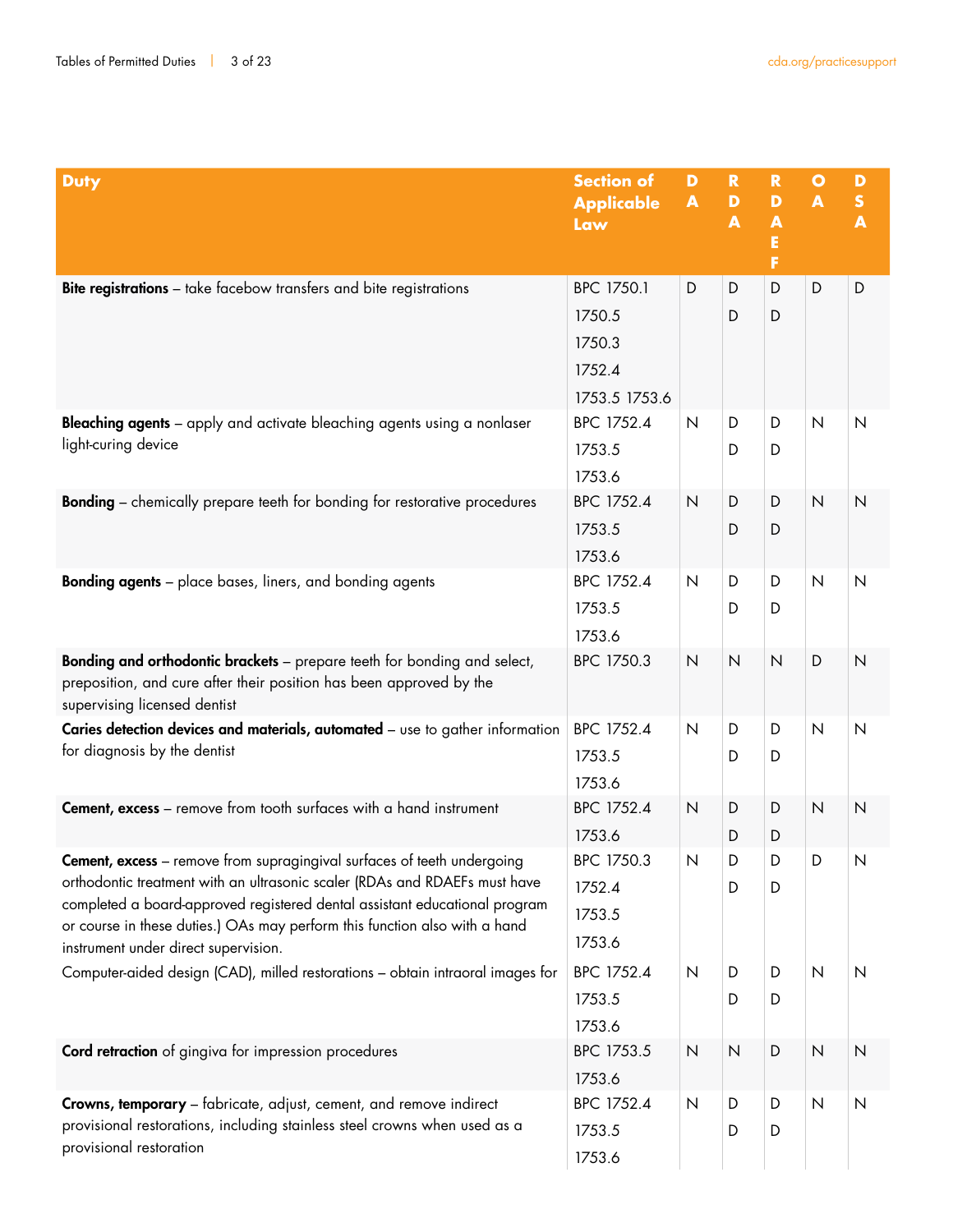| <b>Duty</b>                                                                                                                                                                                                                                                                                                                                                                                                                                                                                                                                                                        | <b>Section of</b><br><b>Applicable</b><br>Law | D<br>$\blacktriangle$ | $\mathbf R$<br>D<br>$\blacktriangle$ | $\mathbf R$<br>D<br>$\blacktriangle$<br>E<br>F | $\bullet$<br>$\blacktriangle$ | D<br>${\sf s}$<br>$\overline{\mathbf{A}}$ |
|------------------------------------------------------------------------------------------------------------------------------------------------------------------------------------------------------------------------------------------------------------------------------------------------------------------------------------------------------------------------------------------------------------------------------------------------------------------------------------------------------------------------------------------------------------------------------------|-----------------------------------------------|-----------------------|--------------------------------------|------------------------------------------------|-------------------------------|-------------------------------------------|
| <b>Dentures</b> - adjust extra-orally                                                                                                                                                                                                                                                                                                                                                                                                                                                                                                                                              | BPC 1752.4                                    | N                     | D                                    | D                                              | $\mathsf{N}$                  | N                                         |
|                                                                                                                                                                                                                                                                                                                                                                                                                                                                                                                                                                                    |                                               |                       | D                                    | D                                              |                               |                                           |
| Dressings, periodontal - place                                                                                                                                                                                                                                                                                                                                                                                                                                                                                                                                                     | BPC 1752.4<br>1753.5                          | $\mathsf{N}$          | D<br>D                               | D<br>D                                         | $\overline{\mathsf{N}}$       | $\overline{\mathsf{N}}$                   |
|                                                                                                                                                                                                                                                                                                                                                                                                                                                                                                                                                                                    | 1753.6                                        |                       |                                      |                                                |                               |                                           |
| <b>Dressings, post-extraction</b> - place after inspection of the surgical site by                                                                                                                                                                                                                                                                                                                                                                                                                                                                                                 | BPC 1752.4                                    | $\mathsf{N}$          | D                                    | D                                              | $\mathsf{N}$                  | $\overline{\mathsf{N}}$                   |
| the supervising licensed dentist                                                                                                                                                                                                                                                                                                                                                                                                                                                                                                                                                   | 1753.5 1753.6                                 |                       | D                                    | D                                              |                               |                                           |
| Dressings, periodontal and post extraction - remove periodontal                                                                                                                                                                                                                                                                                                                                                                                                                                                                                                                    | BPC 1750.1                                    | D                     | D                                    | D                                              | D                             | D                                         |
| dressings and remove post extraction dressings after inspection of the surgical                                                                                                                                                                                                                                                                                                                                                                                                                                                                                                    | 1750.5                                        |                       | D                                    | D                                              |                               |                                           |
| site by the supervising licensed dentist.                                                                                                                                                                                                                                                                                                                                                                                                                                                                                                                                          | 1750.3                                        |                       |                                      |                                                |                               |                                           |
|                                                                                                                                                                                                                                                                                                                                                                                                                                                                                                                                                                                    | 1752.4                                        |                       |                                      |                                                |                               |                                           |
|                                                                                                                                                                                                                                                                                                                                                                                                                                                                                                                                                                                    | 1752.5                                        |                       |                                      |                                                |                               |                                           |
|                                                                                                                                                                                                                                                                                                                                                                                                                                                                                                                                                                                    | 1752.6                                        |                       |                                      |                                                |                               |                                           |
| Drug identification and draw - limited to identification of appropriate<br>medications, ampule and vial preparation, and withdrawing drugs of correct<br>amount as verified by the supervising licensed dentist                                                                                                                                                                                                                                                                                                                                                                    | BPC 1750.5                                    | $\mathsf{N}$          | $\mathsf{N}$                         | $\mathsf{N}$                                   | $\mathsf{N}$                  | D                                         |
| <b>Drugs, medications, and fluids</b> - Only after the initial dose of a drug<br>or medication has been administered by the supervising licensed dentist, add<br>drugs, medication, or fluids to intravenous lines using a syringe, provided that<br>a supervising licensed dentist is present at the patient's chairside. Limited to<br>determining patency of intravenous line, selection of injection port, syringe<br>insertion into injection port, occlusion of intravenous line and blood aspiration,<br>line release and injection of drugs for appropriate time interval. | BPC 1750.5                                    | $\overline{N}$        | $\mathsf{N}$                         | $\mathsf{N}$                                   | $\mathsf{N}$                  | D                                         |
| Endodontic filling point - fit trial                                                                                                                                                                                                                                                                                                                                                                                                                                                                                                                                               | BPC 1753.6                                    | N                     | N                                    | D                                              | N                             | N                                         |
| Endodontic master points and accessory points - size and fit;<br>(Licensed on or after 1/1/2010 or completed additional course and<br>examination after 1/1/2010)                                                                                                                                                                                                                                                                                                                                                                                                                  | BPC 1753.5<br>1753.6                          | N                     | $\mathsf{N}$                         | D                                              | $\overline{\mathsf{N}}$       | $\overline{\mathsf{N}}$                   |
| Endodontic master points and accessory points - cement. (Licensed<br>on or after 1/1/2010 or completed additional course and examination after<br>1/1/2010) The Dental Board has clarified that cementation shall be done in<br>preparation for lateral condensation, which must be performed by the dentist.                                                                                                                                                                                                                                                                      | BPC 1753.5<br>1753.6                          | $\overline{N}$        | $\mathsf{N}$                         | D                                              | $\mathsf N$                   | $\mathsf{N}$                              |
| <b>Endodontic post and core castings</b> - formulate indirect patterns for                                                                                                                                                                                                                                                                                                                                                                                                                                                                                                         | BPC 1753.6                                    | $\mathsf{N}$          | $\mathsf{N}$                         | D                                              | $\overline{\mathsf{N}}$       | $\overline{\mathsf{N}}$                   |
| <b>Endodontically treated canals</b> - dry using absorbent paper points                                                                                                                                                                                                                                                                                                                                                                                                                                                                                                            | BPC 1752.4                                    | $\mathsf N$           | D                                    | D                                              | $\mathsf N$                   | $\overline{\mathsf{N}}$                   |
|                                                                                                                                                                                                                                                                                                                                                                                                                                                                                                                                                                                    | 1753.5                                        |                       | D                                    | D                                              |                               |                                           |
|                                                                                                                                                                                                                                                                                                                                                                                                                                                                                                                                                                                    | 1753.6                                        |                       |                                      |                                                |                               |                                           |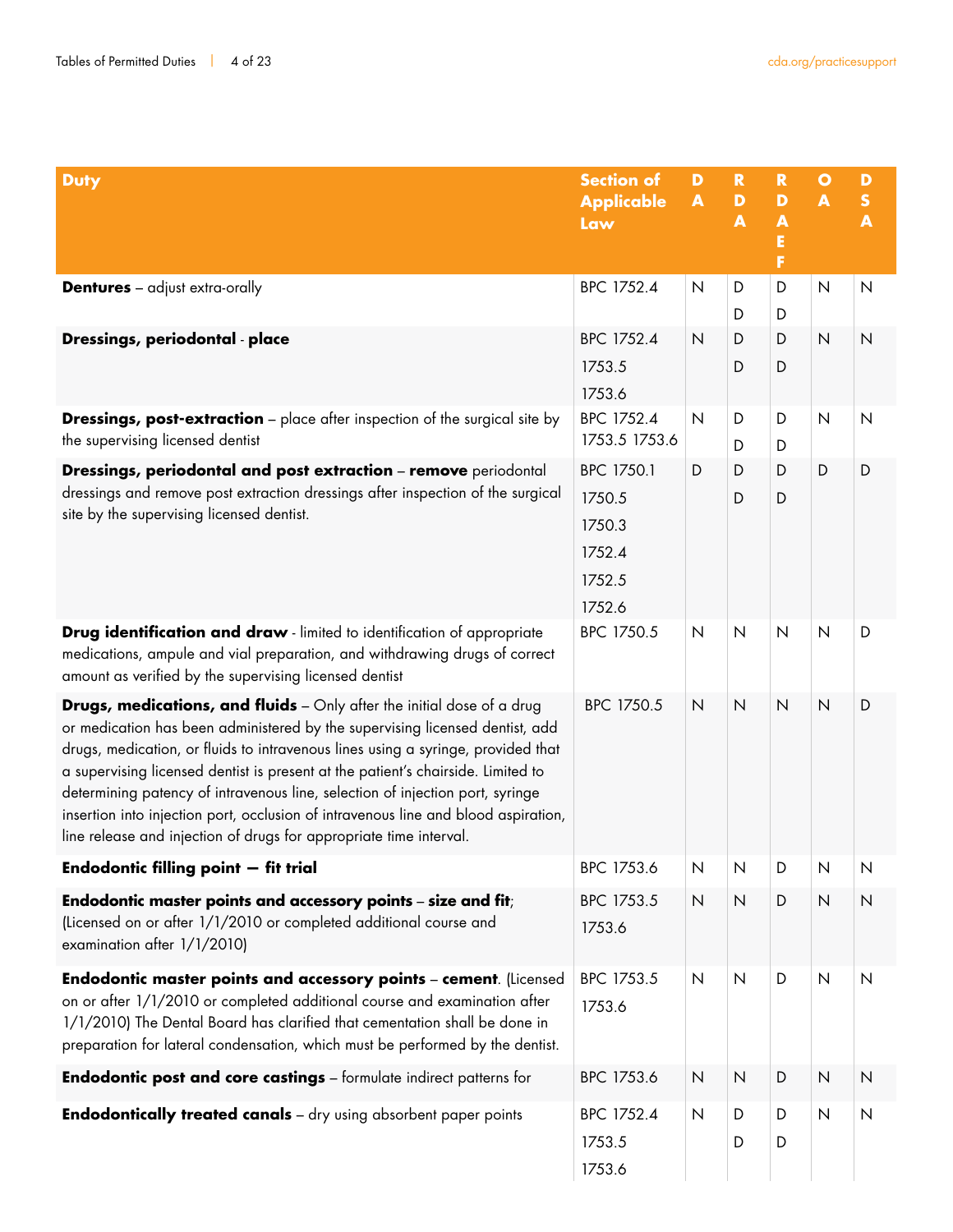| <b>Duty</b>                                                                                                                                                                                                                                                                                                                                                            | <b>Section of</b><br><b>Applicable</b><br>Law                        | D<br>$\blacktriangle$ | $\mathbf R$<br>$\mathbf D$<br>$\blacktriangle$ | $\mathbf R$<br>D<br>$\blacktriangle$<br>Ė<br>F | $\mathbf{o}$<br>$\blacktriangle$ | D<br>$\mathbf S$<br>$\overline{\mathbf{A}}$ |
|------------------------------------------------------------------------------------------------------------------------------------------------------------------------------------------------------------------------------------------------------------------------------------------------------------------------------------------------------------------------|----------------------------------------------------------------------|-----------------------|------------------------------------------------|------------------------------------------------|----------------------------------|---------------------------------------------|
| <b>Evaluation of the patient's oral health</b> – conduct preliminary evaluation,<br>including, but not limited to, charting, intraoral and extra-oral evaluation<br>of soft tissue, classifying occlusion, and myofunctional evaluation.<br>Exclude periodontal probing. (Licensed on or after 1/1/10 or completed<br>additional course and examination after 1/1/10.) | BPC 1753.5<br>1753.6                                                 | $\mathsf{N}$          | N                                              | D                                              | $\mathsf{N}$                     | $\mathsf{N}$                                |
| <b>Extra-oral duties or procedures</b> specified by the supervising licensed<br>dentist provided that these duties or procedures meet the definition of a<br>basic supportive procedure specified in Section 1750                                                                                                                                                      | BPC 1750.1<br>1750.5<br>1750.3<br>1752.4<br>1753.5<br>1753.6<br>1777 | G<br>$\mathsf{C}$     | G<br>$\mathsf{C}$                              | G<br>$\subset$                                 | G                                | G                                           |
| Facebow transfers - take facebow transfers and bite registrations                                                                                                                                                                                                                                                                                                      | BPC 1750.1<br>1750.5<br>1750.3<br>1752.4<br>1753.5<br>1753.6         | D                     | D<br>D                                         | D<br>D                                         | D                                | D                                           |
| <b>Fluoride, topical</b> - apply (Assistants may operate under general direction)<br>when operating in a school-based setting or government run public<br>health program, see section 1750.1(c))                                                                                                                                                                       | BPC 1750.1<br>1750.5<br>1750.3<br>1752.4<br>1753.5<br>1753.6<br>1777 | D                     | D<br>D<br>$\mathsf{C}$                         | D<br>D<br>$\subset$                            | D                                | D                                           |
| Impressions, removable prosthesis - take final for tooth-borne, removable<br>prosthesis (Licensed on or after 1/1/2010 or completed additional<br>course and examination after 1/1/2010.)                                                                                                                                                                              | BPC 1753.5<br>1753.6                                                 | $\mathsf{N}$          | $\overline{\mathsf{N}}$                        | D                                              | $\mathsf{N}$                     | $\mathsf{N}$                                |
| <b>Impressions, permanent indirect restorations</b> – take final for permanent<br>indirect restorations                                                                                                                                                                                                                                                                | BPC 1753.5<br>1753.6                                                 | $\mathsf{N}$          | $\overline{\mathsf{N}}$                        | D                                              | N                                | N                                           |
| <b>Impressions, nonprosthodontic appliances</b> - take intraoral impressions for<br>all nonprosthodontic appliances                                                                                                                                                                                                                                                    | BPC1750.1<br>1750.5<br>1750.3<br>1752.4<br>1753.5<br>1753.6          | D                     | D<br>D                                         | D<br>D                                         | D                                | D                                           |
| <b>Interim Therapeutic Restoration (ITR)</b> - place an ITR after the diagnosis<br>and direction of a dentist in a telehealth connected dental team.<br>Specifications for required education, supervision and conditions are<br>found in the BPC section specified.                                                                                                   | BPC 1753.55                                                          | $\mathsf{N}$          | $\overline{\mathsf{N}}$                        | Y                                              | $\mathsf{N}$                     | $\overline{\mathsf{N}}$                     |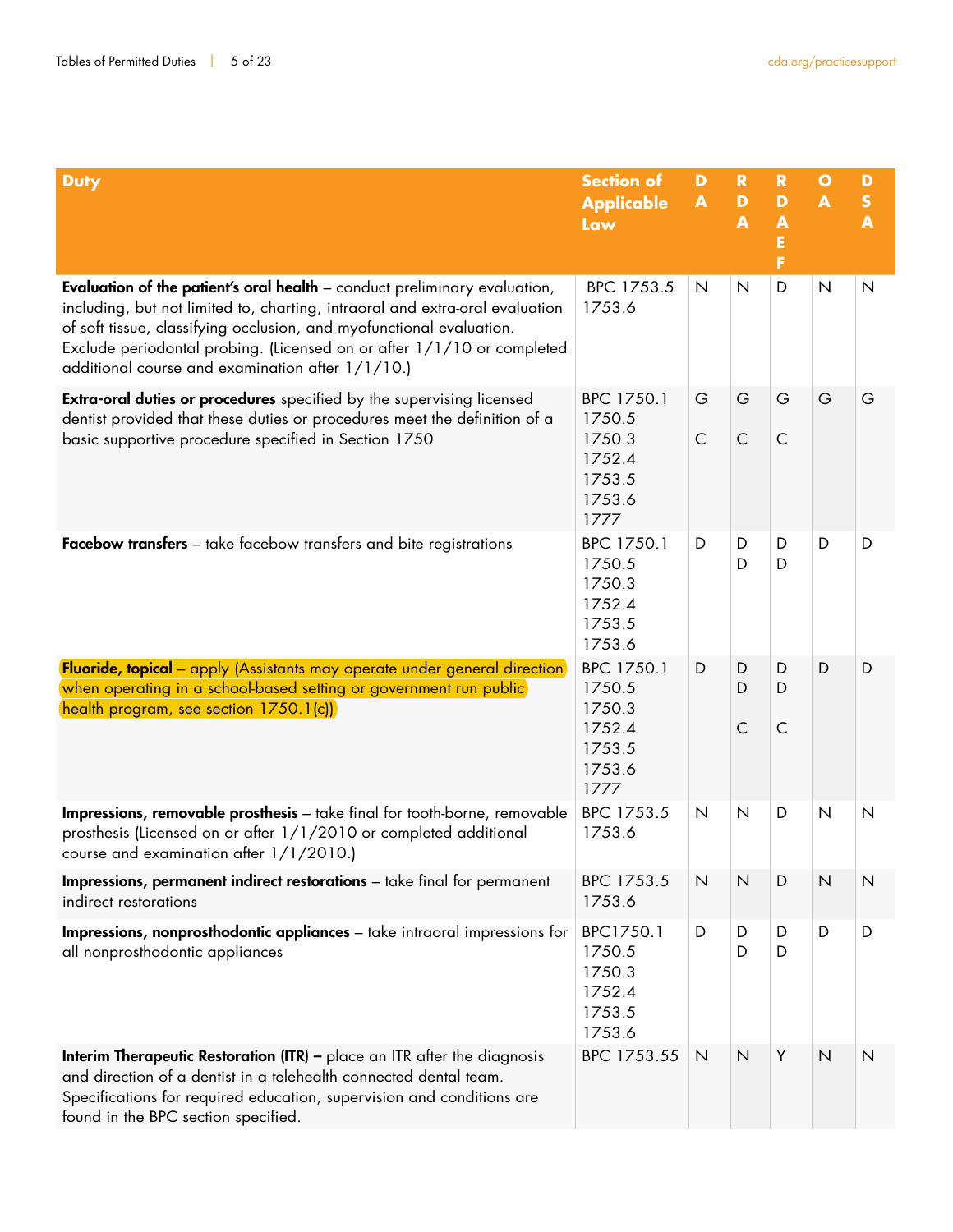| <b>Duty</b>                                                                                                                                                                                                                     | <b>Section of</b><br><b>Applicable</b><br>Law          | D<br>$\blacktriangle$ | $\mathbf R$<br>$\mathbf{D}$<br>$\blacktriangle$ | $\mathbf R$<br>D<br>$\overline{\mathbf{A}}$<br>E<br>F | $\bullet$<br>$\blacktriangle$ | D<br>$\mathsf{s}$<br>$\blacktriangle$ |
|---------------------------------------------------------------------------------------------------------------------------------------------------------------------------------------------------------------------------------|--------------------------------------------------------|-----------------------|-------------------------------------------------|-------------------------------------------------------|-------------------------------|---------------------------------------|
| Intraoral retraction and suctioning                                                                                                                                                                                             | 1750.1                                                 | G                     | $\mathsf C$                                     | $\mathsf{C}$                                          | $\mathsf C$                   | $\mathsf{C}$                          |
| Intravenous line - remove                                                                                                                                                                                                       | 1750.5                                                 | $\mathsf{N}$          | $\mathsf N$                                     | $\overline{\mathsf{N}}$                               | $\overline{N}$                | D                                     |
| Ligature ties - place ligature ties and archwires                                                                                                                                                                               | BPC 1750.3<br>1752.4 1753.5<br>1753.6                  | $\mathsf{N}$          | D<br>D                                          | D<br>D                                                | D                             | $\mathsf{N}$                          |
| Ligature ties - remove ligature ties and archwires                                                                                                                                                                              | BPC 1750.1<br>1750.5 1750.3<br>1752.4 1753.5<br>1753.6 | D                     | D<br>D                                          | D<br>D                                                | D                             | D                                     |
| Light-curing device - cure restorative or orthodontic materials in operative site<br>with light curing device                                                                                                                   | BPC1750.1<br>1750.5 1750.3<br>1752.4 1753.5<br>1753.6  | D                     | D<br>D                                          | D<br>D                                                | D                             | D                                     |
| Liners - place bases, liners, and bonding agents                                                                                                                                                                                | BPC 1752.4<br>1753.5 1753.6                            | $\mathsf N$           | D<br>D                                          | D<br>D                                                | $\mathsf N$                   | $\mathsf N$                           |
| Matrices - place, wedge, and remove matrices for restorative procedures.                                                                                                                                                        | BPC 1750.1<br>1750.5 1750.3<br>1752.4 1753.5<br>1753.6 | D                     | D<br>D                                          | D<br>D                                                | D                             | D                                     |
| <b>Monitoring</b> - place patient monitoring sensors                                                                                                                                                                            | BPC 1750.1<br>1750.5 1750.3<br>1752.4 1753.5<br>1753.6 | D                     | D<br>D                                          | D<br>D                                                | D                             | D                                     |
| Mouth-mirror inspection of the oral cavity, to include charting of obvious<br>lesions, existing restorations, and missing teeth. This duty is not the same as<br>evaluation of patient's oral health or oral health assessment. | BPC 1752.4<br>1753.5 1753.6                            | $\mathsf{N}$          | D<br>D                                          | D<br>D                                                | $\overline{N}$                | $\mathsf{N}$                          |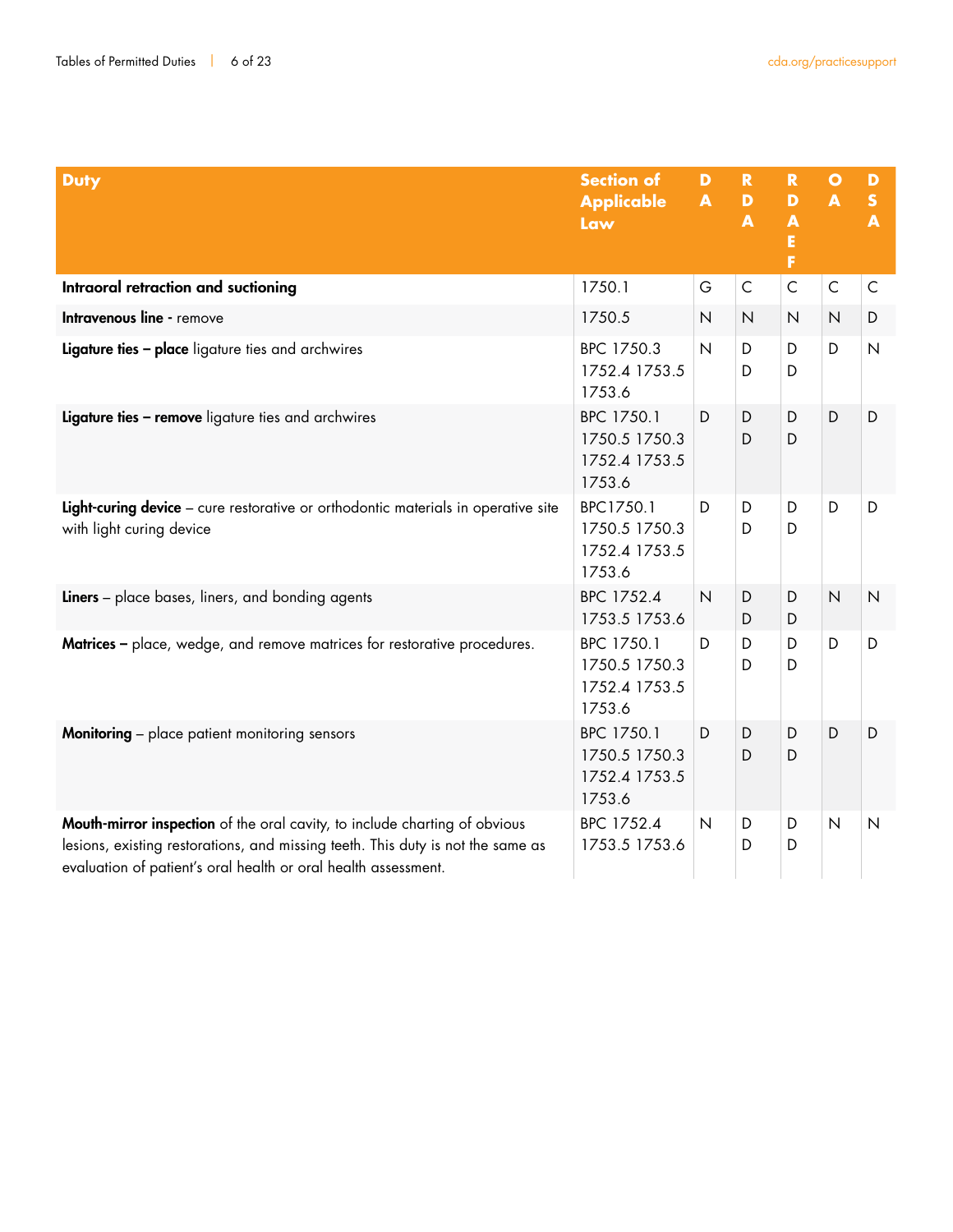| <b>Duty</b>                                                                                                                                                                                                                                                                                                                                                                                                                                                                                                                               | <b>Section of</b><br><b>Applicable</b><br>Law                | D<br>$\blacktriangle$ | $\mathbf R$<br>D<br>A | $\mathbf R$<br>D<br>$\blacktriangle$<br>Е<br>F | $\bullet$<br>$\blacktriangle$ | D<br>$\boldsymbol{\mathsf{S}}$<br>$\overline{\mathbf{A}}$ |
|-------------------------------------------------------------------------------------------------------------------------------------------------------------------------------------------------------------------------------------------------------------------------------------------------------------------------------------------------------------------------------------------------------------------------------------------------------------------------------------------------------------------------------------------|--------------------------------------------------------------|-----------------------|-----------------------|------------------------------------------------|-------------------------------|-----------------------------------------------------------|
| <b>Nitrous oxide</b> – assist in the administration of nitrous oxide when used for<br>analgesia or sedation. A dental assistant shall not start the administration<br>of the gases and shall not adjust the flow of the gases unless instructed<br>to do so by the supervising licensed dentist who shall be present at the<br>patient's chairside during the implementation of these instructions. This<br>paragraph shall not be construed to prevent any person from taking<br>appropriate action in the event of a medical emergency. | BPC 1750.1<br>1750.5<br>1750.3<br>1752.4<br>1753.5<br>1753.6 | D                     | D<br>D                | D<br>D                                         | D                             | D                                                         |
| Oral health assessments - perform oral health assessments in school-<br>based, community health project settings under the direction of a dentist,<br>registered dental hygienist, or registered dental hygienist in alternative<br>practice. This duty is not the same as evaluation of patient's oral health<br>or mouth mirror inspection. (RDAEF licensed on or after 1/1/2010 or<br>completed additional course and examination after 1/1/2010.)                                                                                     | BPC 1753.5<br>1753.6<br>1911                                 | $\mathsf{N}$          | $\overline{N}$        | $\mathsf C$                                    | $\overline{N}$                | $\mathsf{N}$                                              |
| <b>Orthodontic appliances - examine</b>                                                                                                                                                                                                                                                                                                                                                                                                                                                                                                   | BPC 1750.1<br>1750.5<br>1750.3<br>1752.4<br>1753.5<br>1753.6 | D                     | D<br>D                | D<br>D                                         | D                             | D                                                         |
| Orthodontic appliances, removable - after adjustment by the dentist,<br>examine and seat appliances and deliver care instructions to the patient                                                                                                                                                                                                                                                                                                                                                                                          | BPC 1750.1<br>1750.5<br>1750.3<br>1752.4<br>1753.5<br>1753.6 | D                     | D<br>D                | D<br>D                                         | D                             | D                                                         |
| <b>Orthodontic bands</b> - remove                                                                                                                                                                                                                                                                                                                                                                                                                                                                                                         | BPC 1752.4<br>1753.5<br>1753.6                               | $\mathsf{N}$          | D<br>D                | D<br>D                                         | D                             | N                                                         |
| Orthodontic bands - size, fit, and cement                                                                                                                                                                                                                                                                                                                                                                                                                                                                                                 | BPC 1750.3                                                   | $\mathsf{N}$          | $\mathsf N$           | $\mathsf{N}$                                   | D                             | $\mathsf N$                                               |
| Orthodontic brackets - prepare teeth for bonding and select, preposition,<br>and cure after their position has been approved by the supervising<br>licensed dentist                                                                                                                                                                                                                                                                                                                                                                       | BPC 1750.3                                                   | $\mathsf{N}$          | $\mathsf{N}$          | $\mathsf{N}$                                   | D                             | $\mathsf{N}$                                              |
| Orthodontic brackets and attachments - remove only orthodontic brackets<br>and attachments with removal of the bonding material by the supervising<br>licensed dentist                                                                                                                                                                                                                                                                                                                                                                    | BPC 1750.3                                                   | $\mathsf{N}$          | $\mathsf{N}$          | $\mathsf{N}$                                   | D                             | $\mathsf{N}$                                              |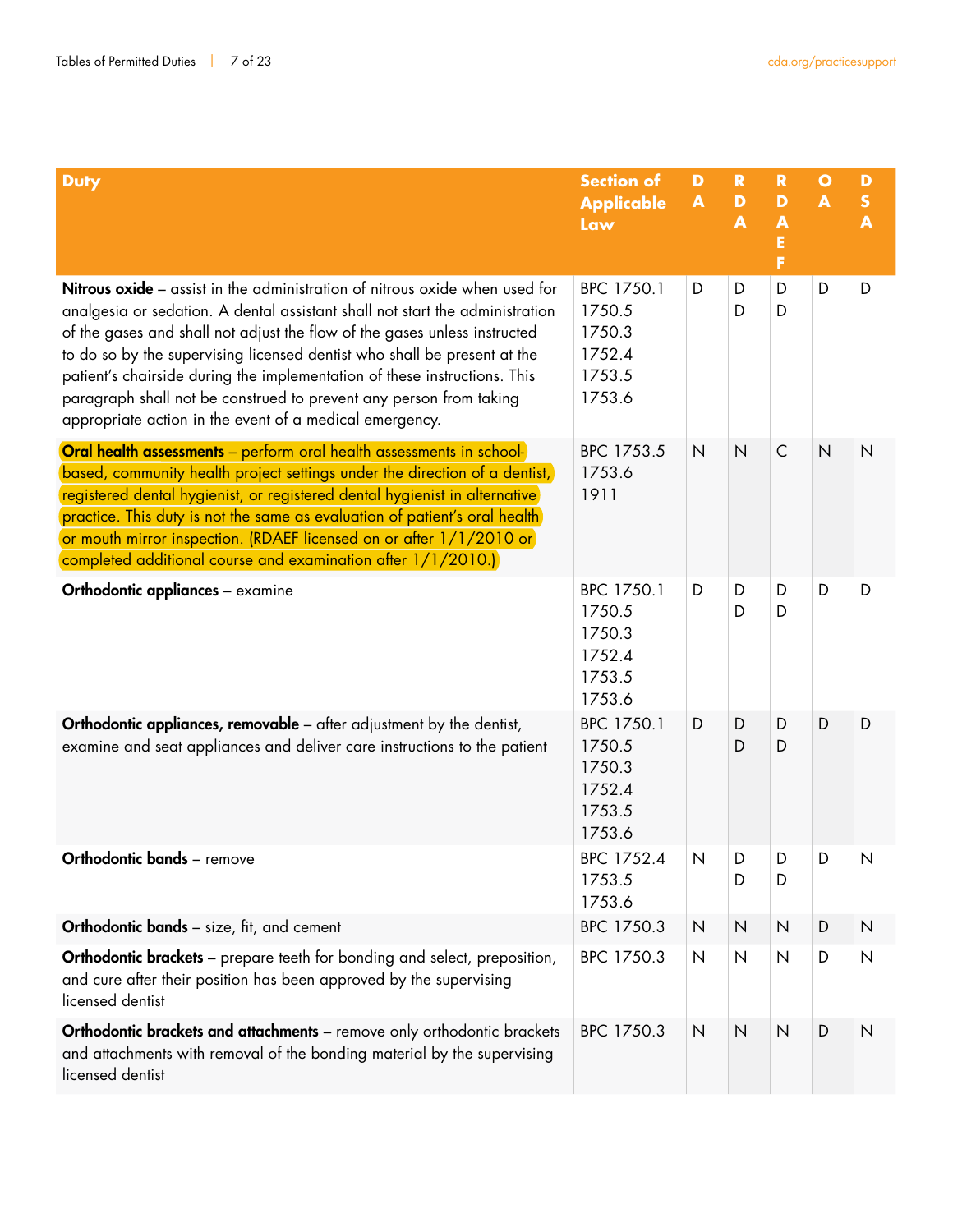| <b>Duty</b>                                                                                                                                                                        | <b>Section of</b><br><b>Applicable</b><br>Law                           | D<br>$\blacktriangle$ | $\mathbf R$<br>$\mathbf D$<br>$\blacktriangle$ | $\mathbf R$<br>D<br>$\blacktriangle$<br>Ė<br>F | $\bullet$<br>$\blacktriangle$ | D<br>$\boldsymbol{\mathsf{S}}$<br>$\overline{\mathbf{A}}$ |
|------------------------------------------------------------------------------------------------------------------------------------------------------------------------------------|-------------------------------------------------------------------------|-----------------------|------------------------------------------------|------------------------------------------------|-------------------------------|-----------------------------------------------------------|
| <b>Orthodontic measurements -</b> perform measurements for the purposes of<br>orthodontic treatment                                                                                | BPC 1750.1<br>1750.5<br>1750.3<br>1752.4<br>1753.5<br>1753.6            | D                     | D<br>D                                         | D<br>D                                         | D                             | D                                                         |
| <b>Orthodontic separators</b> - place and remove                                                                                                                                   | BPC 1750.1<br>1750.5<br>1750.3<br>1752.4<br>1753.5<br>1753.6            | D                     | D<br>D                                         | D<br>D                                         | D                             | D                                                         |
| Photography - perform intraoral and extraoral photography                                                                                                                          | BPC 1750.1<br>1750.5<br>1750.3<br>1752.4<br>1753.5<br>1753.6            | G                     | G                                              | G                                              | G                             | G                                                         |
| Polish coronal surfaces of the teeth (RDAs licensed prior to 1/1/2010<br>must complete a board-certified course in coronal polishing)                                              | BPC 1752.4<br>1753.5<br>1753.6<br>1777                                  | $\mathsf{N}$          | D<br>D<br>$\mathsf{C}$                         | D<br>D<br>$\mathsf C$                          | $\mathsf{N}$                  | $\overline{N}$                                            |
| <b>Pulp vitality</b> – test and record findings                                                                                                                                    | BPC 1752.4<br>1753.5<br>1753.6                                          | $\mathsf{N}$          | D<br>D                                         | D<br>D                                         | $\mathsf{N}$                  | $\mathsf{N}$                                              |
| Radiography equipment - operate dental radiography equipment for the<br>purpose of oral radiography if the dental assistant has complied with the<br>requirements of Section 1656. | BPC 1750.1<br>1750.5<br>1750.3<br>1752.4<br>1753.5<br>1753.55<br>1753.6 | G                     | G                                              | G                                              | G                             | G                                                         |
| <b>Restorations, direct</b> – place, contour, finish, and adjust (Licensed on or<br>after 1/1/2010 or completed additional course and examination after<br>1/1/2010                | BPC 1753.5<br>1753.6                                                    | $\mathsf{N}\xspace$   | $\mathsf{N}\xspace$                            | D                                              | $\overline{N}$                | $\mathsf{N}$                                              |
| Restorations, direct provisional - place, adjust and finish                                                                                                                        | BPC 1752.4<br>1753.5<br>1753.6                                          | $\mathsf{N}\xspace$   | D<br>D                                         | D<br>D                                         | $\mathsf{N}$                  | $\mathsf{N}$                                              |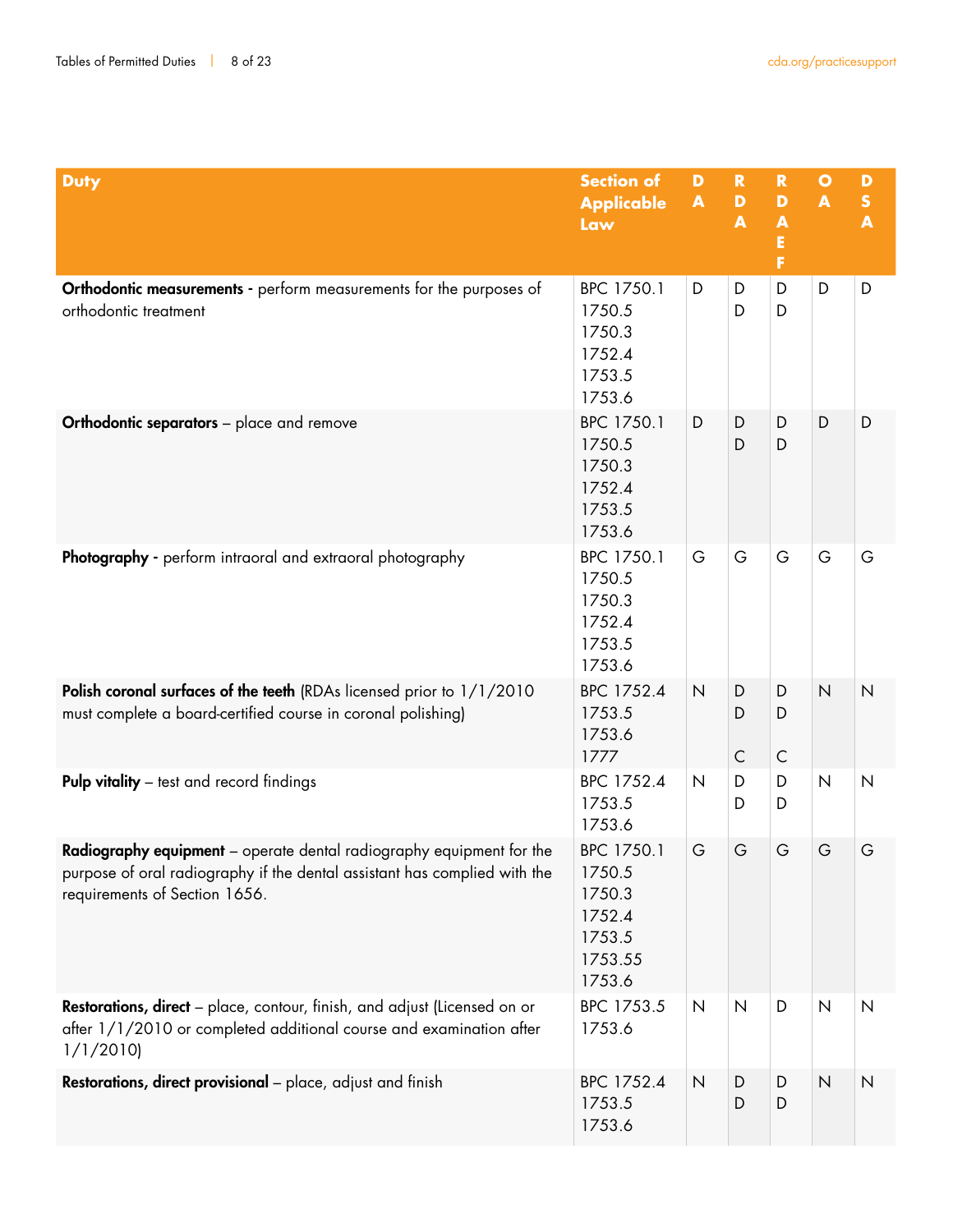| <b>Duty</b>                                                                                                                                                                                                                                                                                                                                                                                                                                                                                                                                                                                                                                         | <b>Section of</b><br><b>Applicable</b><br>Law          | D<br>$\blacktriangle$ | $\mathbf R$<br>$\mathbf D$<br>A | $\mathbf R$<br>D<br>$\blacktriangle$<br>E<br>F | $\mathbf{o}$<br>$\blacktriangle$ | D<br>$\mathsf{s}$<br>$\overline{\mathbf{A}}$ |
|-----------------------------------------------------------------------------------------------------------------------------------------------------------------------------------------------------------------------------------------------------------------------------------------------------------------------------------------------------------------------------------------------------------------------------------------------------------------------------------------------------------------------------------------------------------------------------------------------------------------------------------------------------|--------------------------------------------------------|-----------------------|---------------------------------|------------------------------------------------|----------------------------------|----------------------------------------------|
| <b>Restorations, existing amalgam</b> - polish and contour (Licensed on or after<br>1/1/2010 or completed additional course and examination after 1/1/2010)                                                                                                                                                                                                                                                                                                                                                                                                                                                                                         | BPC 1753.5<br>1753.6                                   | $\mathsf{N}$          | N                               | D                                              | $\mathsf{N}$                     | $\mathsf{N}$                                 |
| Restorations, indirect provisional - fabricate, adjust, cement, and remove;<br>includes stainless steel crowns when used as a provisional restoration                                                                                                                                                                                                                                                                                                                                                                                                                                                                                               | BPC 1752.4<br>1753.5 1753.6                            | $\mathsf{N}$          | D<br>D                          | D<br>D                                         | $\overline{N}$                   | $\overline{\mathsf{N}}$                      |
| Restorations, permanent indirect - adjust and cement (Licensed on or after<br>1/1/2010 or completed additional course and examination after 1/1/2010.)                                                                                                                                                                                                                                                                                                                                                                                                                                                                                              | BPC 1753.5<br>1753.6                                   | $\mathsf{N}$          | N                               | D                                              | $\overline{N}$                   | $\mathsf{N}$                                 |
| Rubber dams or other isolation devices - place and remove                                                                                                                                                                                                                                                                                                                                                                                                                                                                                                                                                                                           | BPC 1750.1<br>1750.5 1750.3<br>1752.4 1753.5<br>1753.6 | D                     | D<br>D                          | D<br>D                                         | D                                | D                                            |
| <b>Sealants, pit and fissure</b> – application of (RDA licensed prior to 1/1/2010)<br>must complete an approved course prior to performing function. RDA licensed<br>on or after 1/1/2010 must have completed the approved curriculum, or a<br>separate approved course by the end of his or her first re-licensure period that<br>requires CE completion.)                                                                                                                                                                                                                                                                                         | BPC 1752.4<br>1753.5 1753.6<br>1777                    | $\overline{N}$        | D<br>D<br>$\mathsf{C}$          | D<br>D<br>$\mathsf{C}$                         | N                                | $\mathsf{N}$                                 |
| <b>Sedation</b> – monitor patients undergoing sedation, limited to reading and<br>transmitting information from the monitor display during the intraoperative<br>phase of surgery for electrocardiogram waveform, carbon dioxide and<br>end tidal carbon dioxide concentrations, respiratory cycle data, continuous<br>noninvasive blood pressure data, or pulse arterial oxygen saturation<br>measurements, for the purpose of interpretation and evaluation by a<br>supervising licensed dentist who shall be at the patient's chairside during<br>this procedure.                                                                                | BPC 1750.1<br>1750.5 1750.3<br>1752.4 1753.5<br>1753.6 | D                     | D<br>D                          | D<br>D                                         | D                                | D                                            |
| Sedation, conscious - monitor patients undergoing conscious sedation or<br>general anesthesia, utilizing data from noninvasive instrumentation such as<br>pulse oximeters, electrocardiograms, capnography, blood pressure, pulse, and<br>respiration rate monitoring devices. Evaluation of the condition of a sedated<br>patient shall remain the responsibility of the dentist or other licensed health<br>care professional authorized to administer conscious sedation or general<br>anesthesia, who shall be at the patient's chairside while conscious sedation<br>or general anesthesia is being administered. Also see Anesthesia, general | BPC 1750.5                                             | N                     | $\mathsf{N}$                    | N                                              | $\mathsf{N}$                     | D                                            |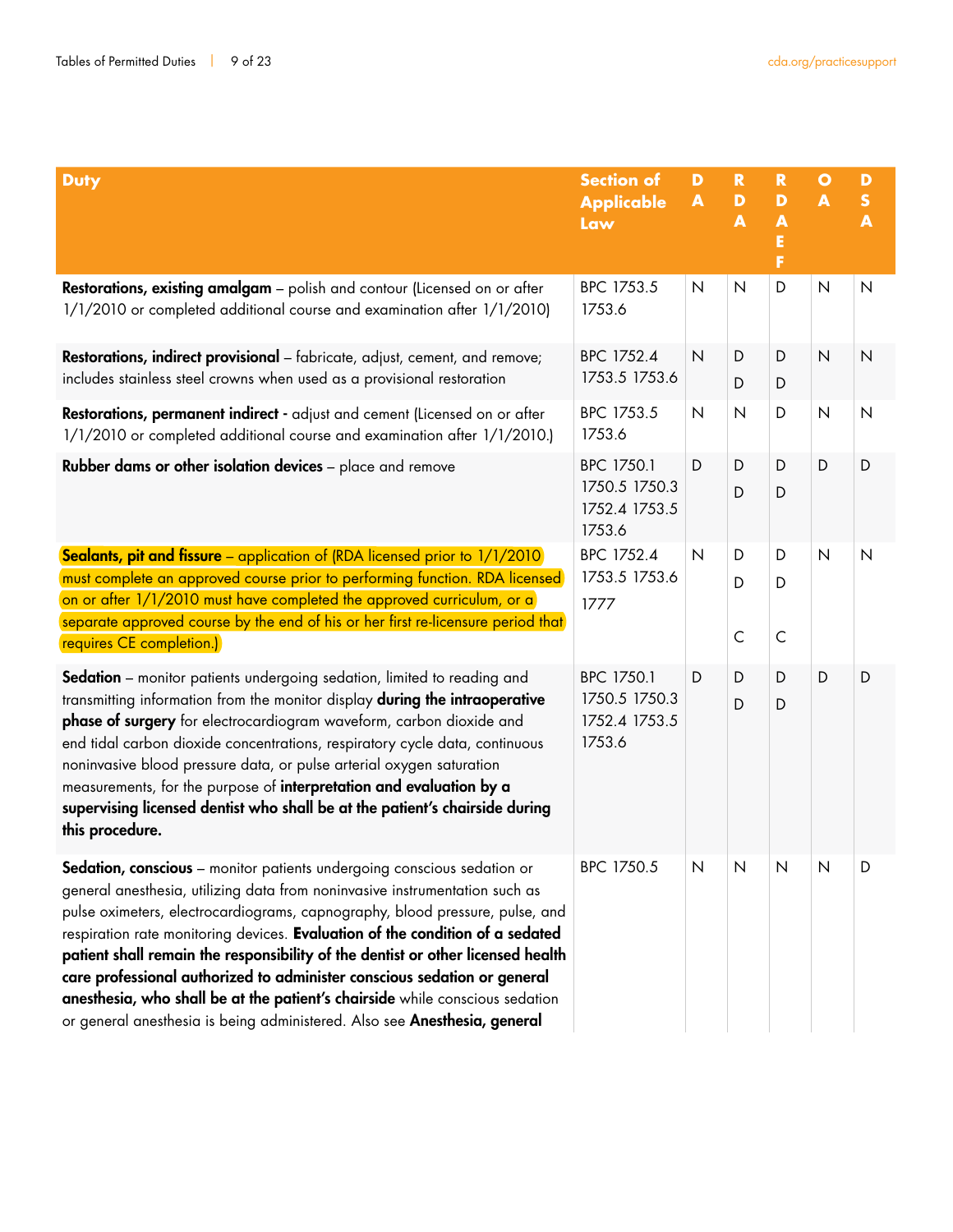| <b>Duty</b>                                                                                                                                                                                                                                                         | <b>Section of</b><br><b>Applicable A</b><br><b>Law</b>       | D            | $\mathbf R$<br>$\mathbf{D}$<br>A | $\mathbf R$<br>D<br>A<br>F | $\mathbf{o}$<br>$\blacktriangle$ | D<br>S<br>$\blacktriangle$ |
|---------------------------------------------------------------------------------------------------------------------------------------------------------------------------------------------------------------------------------------------------------------------|--------------------------------------------------------------|--------------|----------------------------------|----------------------------|----------------------------------|----------------------------|
| <b>Sutures</b> - remove after inspection of the site by the dentist.                                                                                                                                                                                                | BPC 1750.1<br>1750.5<br>1750.3<br>1752.4<br>1753.5<br>1753.6 | D            | D<br>D                           | D<br>D                     | D                                | D                          |
| Topical agents - apply nonaerosol and noncaustic agents                                                                                                                                                                                                             | BPC 1750.1<br>1750.5<br>1750.3<br>1752.4<br>1753.5<br>1753.6 | D            | D<br>D                           | D<br>D                     | D                                | D                          |
| Ultrasonic scaler - use of to remove excess cement from supragingival<br>surfaces of teeth undergoing orthodontic treatment (RDAs and RDAEFs<br>must have completed a board-approved registered dental assistant<br>educational program or course in these duties.) | BPC 1750.3<br>1752.4<br>1753.5<br>1753.6                     | $\mathsf{N}$ | D<br>D                           | D<br>D                     | D                                | $\mathsf{N}$               |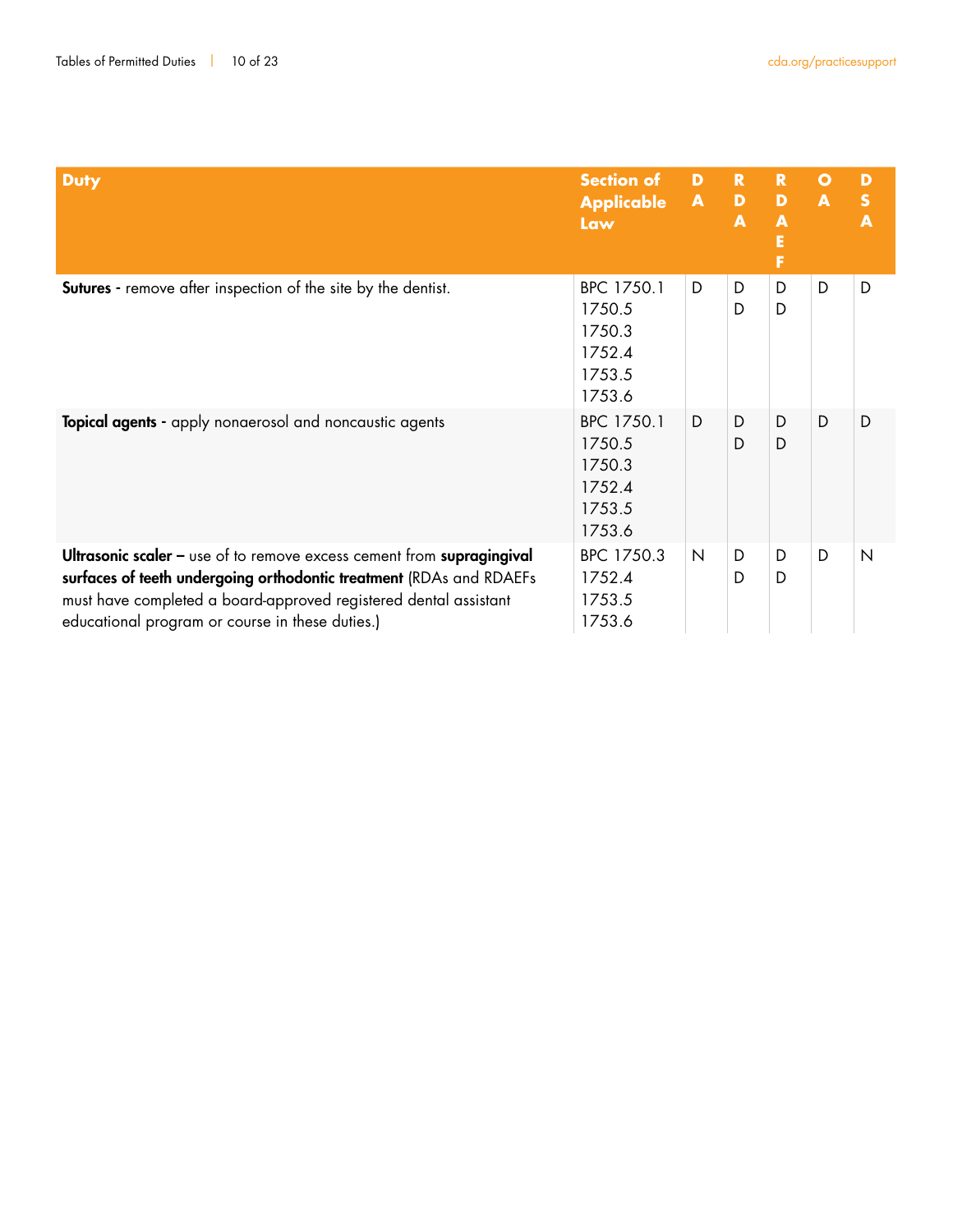# Table of Permitted Duties – Dental Hygiene

"05" means that a Registered Dental Hygienist or Registered Dental Hygienist in Extended Functions may perform the registered dental assisting duty under the same level of supervision if initial license was issued on or before December 31, 2005 or, if initial license was on or after January 1, 2006, the hygienist has completed the required education, or training, examination, and has obtained a license as a Registered Dental Assistant.

"WS" means the Registered Dental Hygienist may perform this function without supervision of a dentist. "Without supervision" differs from "general supervision" in that the dentist has not examined the patient prior to the provision of the service.

| <b>Duty</b>                                                                                                                                                             | <b>Section of</b><br><b>Applicable</b><br>Law | $\mathbf R$<br>D<br>н | $\mathbf R$<br>D<br>H<br>E<br>F | R<br>D<br>н<br>A<br>P |
|-------------------------------------------------------------------------------------------------------------------------------------------------------------------------|-----------------------------------------------|-----------------------|---------------------------------|-----------------------|
| Anesthesia, local - administer (after completing a Dental Hygiene Committee of<br>California-approved course)                                                           | <b>BPC 1909</b><br>1921                       | D                     | D                               | D                     |
| Archwires - place and remove ligature ties and archwires (see Ligature ties)                                                                                            | <b>BPC 1907</b><br>1921                       | G                     | G                               | G                     |
| <b>Bases</b> – place bases, liners, and bonding agents                                                                                                                  | <b>BPC 1907</b><br>1921                       | 05                    | 05                              | 05                    |
| <b>Bite registrations</b> – take facebow transfers and bite registrations                                                                                               | <b>BPC 1907</b><br>1921                       | G                     | G                               | G                     |
| <b>Bleaching agents</b> – apply and activate bleaching agents using a nonlaser light-<br>curing device                                                                  | <b>BPC 1910</b><br>1921                       | G                     | G                               | G                     |
| <b>Bonding</b> - chemically prepare teeth for bonding<br>RDHEF – prepare enamel by etching for bonding; apply etchant for bonding<br>restorative materials              | <b>BPC 1907</b><br>1921                       | 05                    | 05                              | 05                    |
| <b>Bonding</b> – prepare enamel by etching for bonding; apply etchant for bonding<br>restorative materials                                                              | 16CCR<br>1089                                 | $\overline{N}$        | D                               | $\mathsf{N}$          |
| <b>Bonding agents</b> – place bases, liners, and bonding agents                                                                                                         | <b>BPC 1907</b>                               | 05                    | 05                              | 05                    |
| Caries detection devices and materials, automated - use of automated caries<br>detection devices to gather information for diagnosis by the dentist                     | <b>BPC 1914</b><br>1921                       | G                     | G                               | G                     |
| Cement, excess on surfaces of teeth - remove with a hand instrument                                                                                                     | <b>BPC 1907</b><br>1921                       | G                     | G                               | G                     |
| <b>Cement, excess</b> - remove from surfaces of teeth undergoing orthodontic<br>treatment, with an ultrasonic scaler.                                                   | <b>BPC 1907</b><br>1921                       | G                     | G                               | G                     |
| <b>Computer-aided design (CAD), milled restorations</b> - obtain intraoral images for<br>computer-aided design, milled restorations                                     | <b>BPC 1907</b><br>1921                       | 05                    | 05                              | 05                    |
| Cord retraction of gingiva for impression procedures                                                                                                                    | <b>16CCR</b><br>1089                          | N                     | D                               | N                     |
| Crowns, temporary - fabricate, adjust, cement, and remove indirect provisional<br>restorations, including stainless steel crowns when used as a provisional restoration | <b>BPC 1907</b><br>1921                       | 05                    | 05                              | 05                    |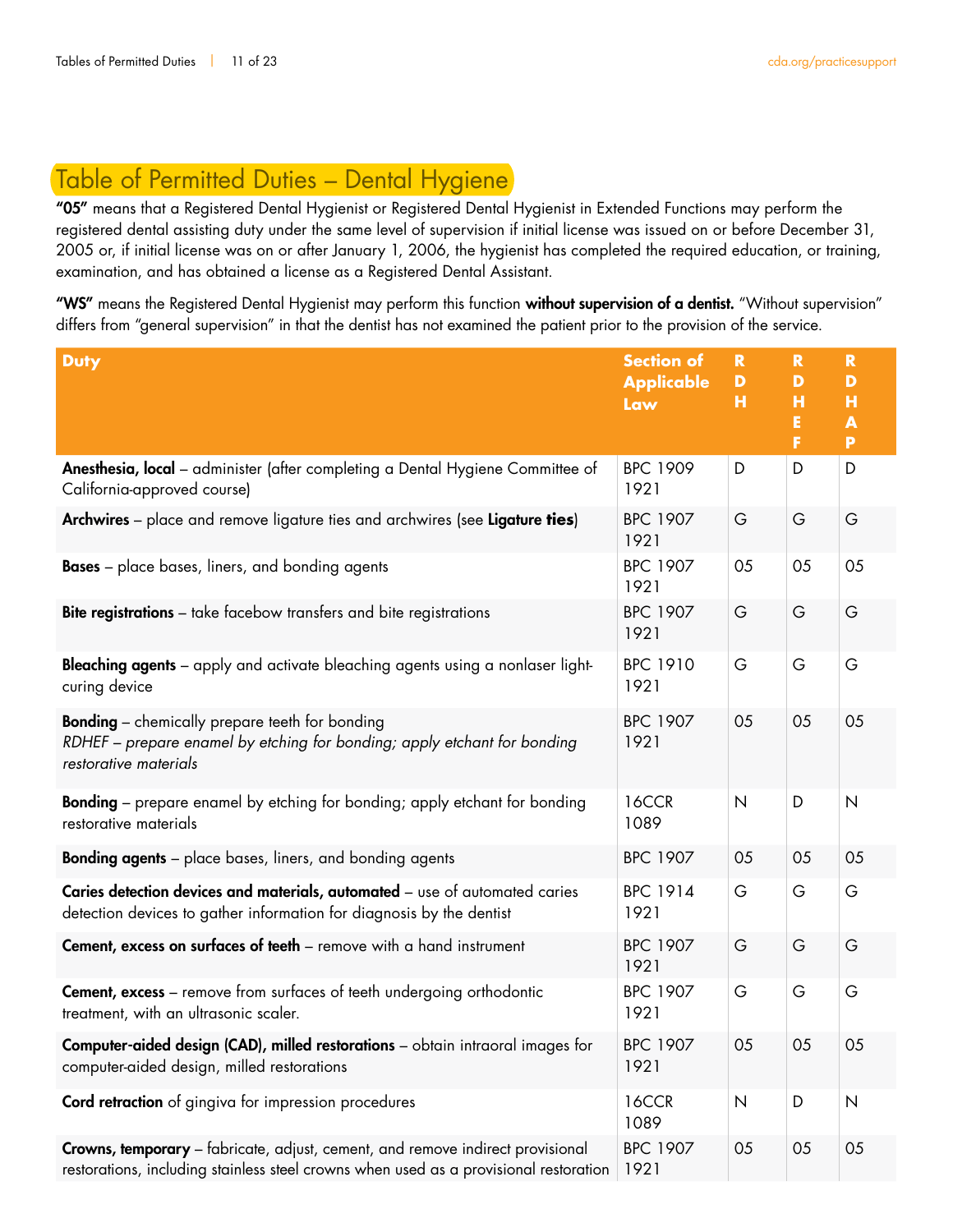| <b>Duty</b>                                                                                                                                                                                                       | <b>Section of</b><br><b>Applicable</b><br>Law | $\mathbf R$<br>D<br>н | $\mathbf R$<br>D<br>н<br>E<br>F | $\mathbf R$<br>D<br>н<br>A<br>P |
|-------------------------------------------------------------------------------------------------------------------------------------------------------------------------------------------------------------------|-----------------------------------------------|-----------------------|---------------------------------|---------------------------------|
| Curettage, soft tissue (must FIRST complete a DHCC-approved course)                                                                                                                                               | <b>BPC 1909</b><br>1921                       | D                     | D                               | D                               |
| <b>Dentures</b> – adjust extra-orally                                                                                                                                                                             | <b>BPC 1907</b>                               | 05                    | 05                              | 05                              |
| <b>Dressings, periodontal</b> - place                                                                                                                                                                             | <b>BPC 1914</b>                               | G                     | G                               | WS                              |
| <b>Dressings, post-extraction</b> – place after inspection of the surgical site by the<br>supervising licensed dentist                                                                                            | <b>BPC 1907</b>                               | 05                    | 05                              | 05                              |
| Dressings, periodontal and post extraction - remove periodontal dressings and<br>remove post extraction dressings after inspection of the surgical site by the<br>supervising licensed dentist.                   | <b>BPC 1907</b><br>1921                       | G                     | G                               | G                               |
| <b>Endodontic filling point</b> - fit trial                                                                                                                                                                       | 16CCR<br>1089                                 | $\overline{N}$        | D                               | $\overline{\mathsf{N}}$         |
| <b>Endodontic post and core castings</b> - formulate indirect patterns for                                                                                                                                        | 16CCR<br>1089                                 | $\mathsf{N}$          | D                               | $\overline{\mathsf{N}}$         |
| <b>Endodontically treated canals</b> - dry using absorbent paper points                                                                                                                                           | <b>BPC 1907</b>                               | 05                    | 05                              | 05                              |
| <b>Exam, preliminary</b> – including but not limited to periodontal charting, intra and<br>extra-oral examination of soft tissue, classifying occlusion, myofunctional evaluation                                 | 16CCR<br>1088                                 | G                     | G                               | WS                              |
| <b>Extra-oral duties or procedures</b> specified by the supervising licensed dentist<br>provided that these duties or procedures meet the definition of a basic supportive<br>procedure specified in Section 1750 | <b>BPC 1907</b><br>1921                       | G                     | G                               | WS                              |
| Facebow transfers - take facebow transfers and bite registrations                                                                                                                                                 | <b>BPC 1907</b>                               | 05                    | 05                              | 05                              |
| Fluoride - apply                                                                                                                                                                                                  | <b>BPC 1910</b><br>1921                       | G                     | G                               | WS                              |
| Fluoride, public health program - apply in a public health program created by<br>federal, state, or local law or administered by a federal, state, county, or local<br>governmental entity                        | <b>BPC 1911</b><br>1921                       | WS                    | WS                              | WS                              |
| Hygiene preventive services in a public health program created by federal, state, or<br>local law or administered by a federal, state, county, or local governmental entity                                       | <b>BPC 1911</b><br>1921                       | WS                    | WS                              | <b>WS</b>                       |
| Impressions, cast restorations - take final impressions for cast restorations                                                                                                                                     | 16CCR<br>1089                                 | $\mathsf{N}$          | D                               | $\mathsf{N}$                    |
| Impressions, bleaching trays - take for bleaching trays and placement of in-<br>office, tooth whitening devices                                                                                                   | <b>BPC 1910</b><br>1921                       | G                     | G                               | G                               |
| Impressions, nonprosthodontic appliances - take intraoral impressions for all<br>nonprosthodontic appliances                                                                                                      | <b>BPC 1907</b><br>1921                       | 05                    | 05                              | 05                              |
| Impressions, space maintainers, orthodontic appliances and guards<br>- take intraoral                                                                                                                             | 16CCR<br>1089                                 | $\overline{N}$        | D                               | $\mathsf{N}$                    |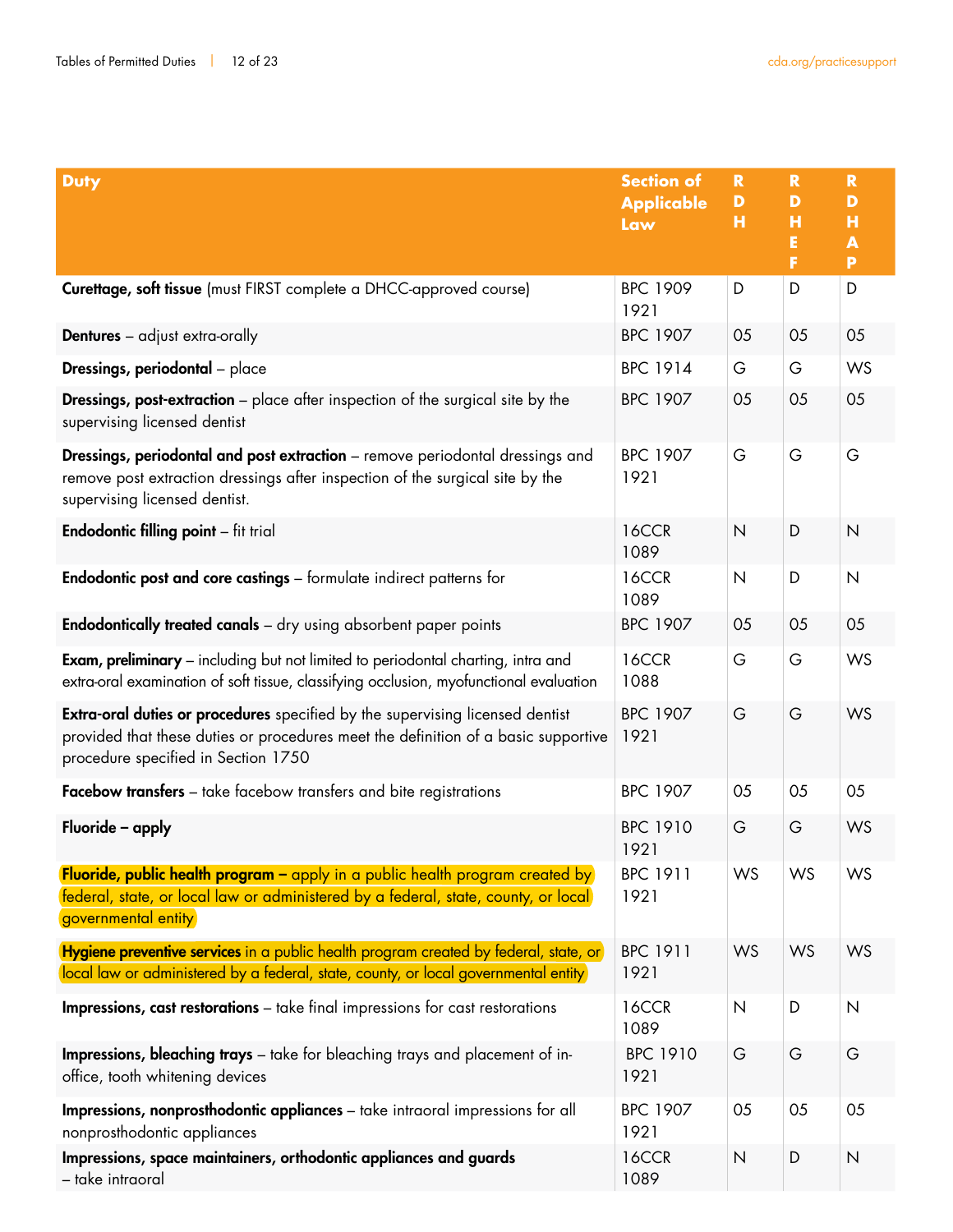| <b>Duty</b>                                                                                                                                                                                                                                                | <b>Section of</b><br><b>Applicable</b><br>Law | $\mathbf R$<br>D<br>н | $\mathbf R$<br>D<br>н<br>Е<br>F | $\mathbf R$<br>D<br>н<br>$\blacktriangle$<br>P |
|------------------------------------------------------------------------------------------------------------------------------------------------------------------------------------------------------------------------------------------------------------|-----------------------------------------------|-----------------------|---------------------------------|------------------------------------------------|
| Interim Therapeutic Restoration (ITR) - place an ITR after the diagnosis and direction<br>of a dentist in a telehealth connected dental team. Specifications for required<br>education, supervision and conditions are found in the BPC section specified. | BPC 1910.5<br>1926.05                         | G                     | G                               | G                                              |
| Irrigate subgingivally with an antimicrobial and/or antibiotic liquid solutions                                                                                                                                                                            | <b>BPC 1910</b><br>1921                       | G                     | G                               | WS                                             |
| Ligature ties - place and remove ligature ties and archwires (see Archwires)                                                                                                                                                                               | <b>BPC 1907</b><br>1921                       | 05                    | 05                              | 05                                             |
| Light-curing device - use nonlaser device to activate bleaching agent                                                                                                                                                                                      | <b>BPC 1910</b><br>1921                       | G                     | G                               | G                                              |
| Light-curing device - cure restorative or orthodontic materials in operative site with                                                                                                                                                                     | <b>BPC 1907</b><br>1921                       | G                     | G                               | G                                              |
| <b>Liners</b> – place bases, liners, and bonding agents                                                                                                                                                                                                    | <b>BPC</b><br>19071921                        | 05                    | 05                              | 05                                             |
| Matrices - place, wedge, and remove matrices for restorative procedures.                                                                                                                                                                                   | <b>BPC 1907</b><br>1921                       | G                     | G                               | G                                              |
| <b>Monitoring</b> - place patient monitoring sensors                                                                                                                                                                                                       | <b>BPC 1907</b><br>1921                       | D                     | D                               | D                                              |
| <b>Mouth-mirror inspection</b> of the oral cavity, to include charting of obvious lesions,<br>existing restorations, and missing teeth.                                                                                                                    | <b>BPC 1907</b><br>1921                       | G                     | G                               | WS                                             |
| Nitrous oxide and oxygen - administration, whether alone or in combination<br>with each other (must FIRST complete a DHCC-approved course)                                                                                                                 | <b>BPC 1909</b><br>1921                       | D                     | D                               | D                                              |
| Oral exfoliative cytology                                                                                                                                                                                                                                  | <b>16CCR</b><br>1088                          | G                     | G                               | WS                                             |
| <b>Oral health screenings</b>                                                                                                                                                                                                                              | <b>BPC 1911</b><br>1921                       | WS                    | WS                              | WS                                             |
| Orthodontic appliances - examine                                                                                                                                                                                                                           | <b>BPC 1907</b><br>1921                       | 05                    | 05                              | 05                                             |
| Orthodontic appliances, removable - after adjustment by the dentist, examine<br>and seat appliances and deliver care instructions to the patient                                                                                                           | <b>BPC 1907</b><br>1921                       | 05                    | 05                              | 05                                             |
| Orthodontic bands - remove                                                                                                                                                                                                                                 | <b>BPC 1907</b><br>1921                       | 05                    | 05                              | 05                                             |
| <b>Orthodontic measurements</b> – perform measurements for the purposes of<br>orthodontic treatment                                                                                                                                                        | <b>BPC 1907</b><br>1921                       | 05                    | 05                              | 05                                             |
| <b>Orthodontic separators</b> - place and remove                                                                                                                                                                                                           | <b>BPC 1907</b><br>1921                       | 05                    | 05                              | 05                                             |
| Photography - perform intraoral and extraoral photography                                                                                                                                                                                                  | <b>BPC 1907</b><br>1921                       | G                     | G                               | WS                                             |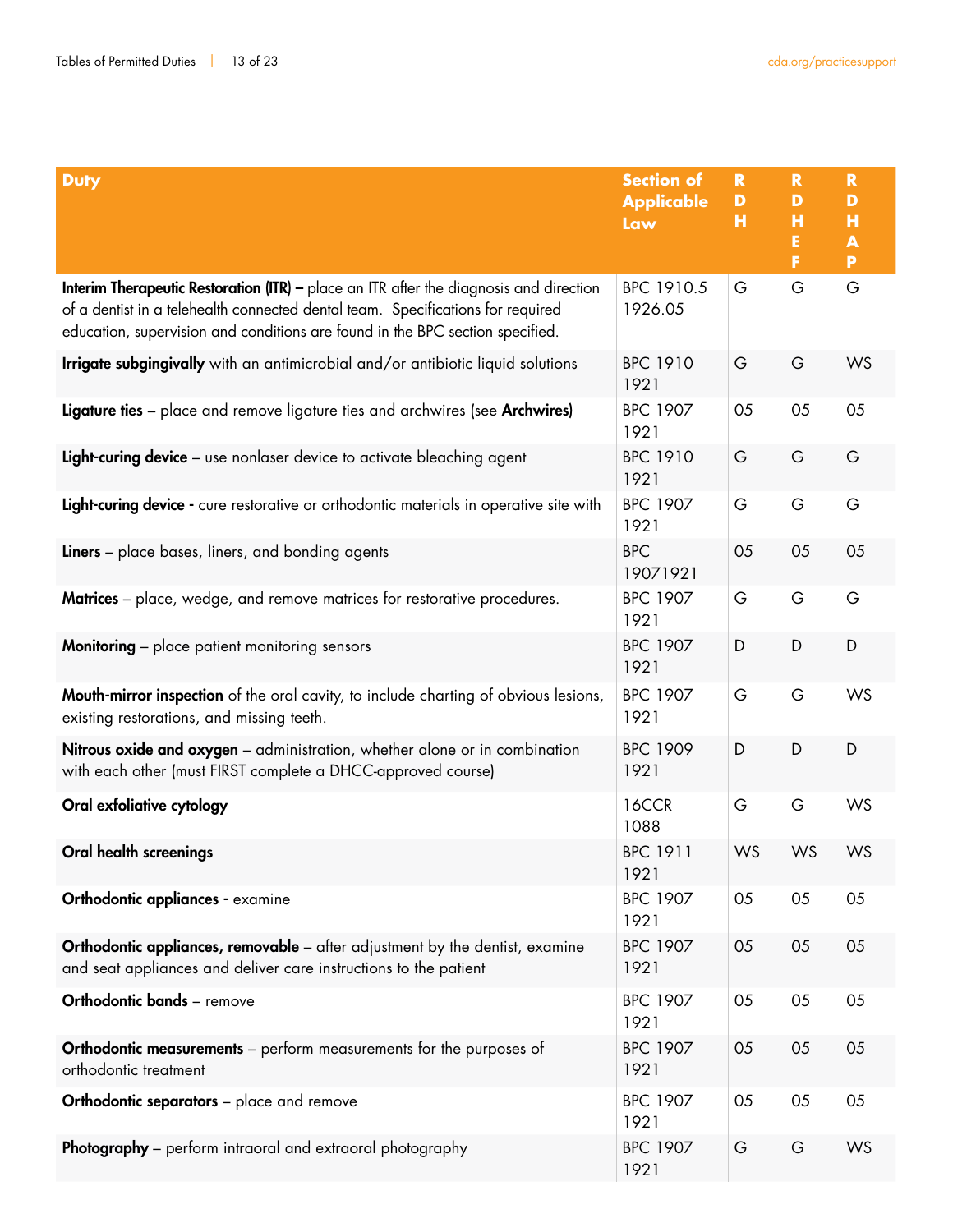| <b>Duty</b>                                                                                                                                                                                                                                                                                                                                                                                                                                                                                                                                                | <b>Section of</b><br><b>Applicable</b><br>Law | $\mathbf R$<br>D<br>н | $\mathbf R$<br>D<br>н<br>E<br>F | $\mathbf R$<br>D<br>н<br>$\blacktriangle$<br>P |
|------------------------------------------------------------------------------------------------------------------------------------------------------------------------------------------------------------------------------------------------------------------------------------------------------------------------------------------------------------------------------------------------------------------------------------------------------------------------------------------------------------------------------------------------------------|-----------------------------------------------|-----------------------|---------------------------------|------------------------------------------------|
| Polish coronal surfaces of the teeth                                                                                                                                                                                                                                                                                                                                                                                                                                                                                                                       | <b>BPC 1910</b>                               | G                     | G                               | WS                                             |
| Preventive and therapeutic interventions - includes oral prophylaxis, scaling, and<br>root planing                                                                                                                                                                                                                                                                                                                                                                                                                                                         | <b>BPC 1910</b><br>1921                       | G                     | G                               | WS                                             |
| <b>Pulp vitality</b> – test and record findings                                                                                                                                                                                                                                                                                                                                                                                                                                                                                                            | <b>BPC 1907</b><br>1921                       | 05                    | 05                              | 05                                             |
| Radiography equipment - operate dental radiography equipment for the purpose<br>of oral radiography                                                                                                                                                                                                                                                                                                                                                                                                                                                        | <b>BPC 1914</b><br>1921<br>1910.5<br>1926.05  | G                     | G                               | WS                                             |
| <b>Restorations</b> – polish and contour                                                                                                                                                                                                                                                                                                                                                                                                                                                                                                                   | <b>16CCR</b><br>1088                          | G                     | G                               | WS                                             |
| Restorations, direct provisional - place, adjust and finish                                                                                                                                                                                                                                                                                                                                                                                                                                                                                                | <b>BPC 1907</b><br>1921                       | 05                    | 05                              | 05                                             |
| Restorations, indirect provisional - fabricate, adjust, cement, and remove;<br>includes stainless steel crowns when used as a provisional restoration                                                                                                                                                                                                                                                                                                                                                                                                      | <b>BPC 1907</b><br>1921                       | 05                    | 05                              | 05                                             |
| <b>Root planing</b>                                                                                                                                                                                                                                                                                                                                                                                                                                                                                                                                        | <b>BPC 1910</b><br>1921                       | G                     | G                               | WS                                             |
| Rubber dams or other isolation devices - place and remove                                                                                                                                                                                                                                                                                                                                                                                                                                                                                                  | <b>BPC 1907</b><br>1921                       | 05                    | 05                              | 05                                             |
| <b>Scaling and root planing</b> – and other preventive and therapeutic interventions,<br>including oral prophylaxis                                                                                                                                                                                                                                                                                                                                                                                                                                        | <b>BPC 1910</b><br>1921                       | G                     | G                               | WS                                             |
| Sealants, pit and fissure - application of                                                                                                                                                                                                                                                                                                                                                                                                                                                                                                                 | <b>BPC 1910</b><br>1921                       | G                     | G                               | WS                                             |
| Sealants, pit and fissure, public health program - apply pit and fissure sealants<br>in a public health program created by federal, state, or local law or administered)<br>by a federal, state, county, or local governmental entity                                                                                                                                                                                                                                                                                                                      | <b>BPC 1911</b><br>1921                       | WS                    | WS                              | WS                                             |
| Sedation - monitor patients undergoing sedation, limited to reading and<br>transmitting information from the monitor display during the intraoperative<br>phase of surgery for electrocardiogram waveform, carbon dioxide and end tidal<br>carbon dioxide concentrations, respiratory cycle data, continuous noninvasive<br>blood pressure data, or pulse arterial oxygen saturation measurements, for the<br>purpose of interpretation and evaluation by a supervising licensed dentist who<br>shall be at the patient's chairside during this procedure. | <b>BPC 1907</b><br>1921                       | G                     | G                               | G                                              |
| <b>Soft tissue curettage</b> - (after completing a DHCC-approved course)                                                                                                                                                                                                                                                                                                                                                                                                                                                                                   | <b>BPC 1909</b><br>1921                       | D                     | D                               | D                                              |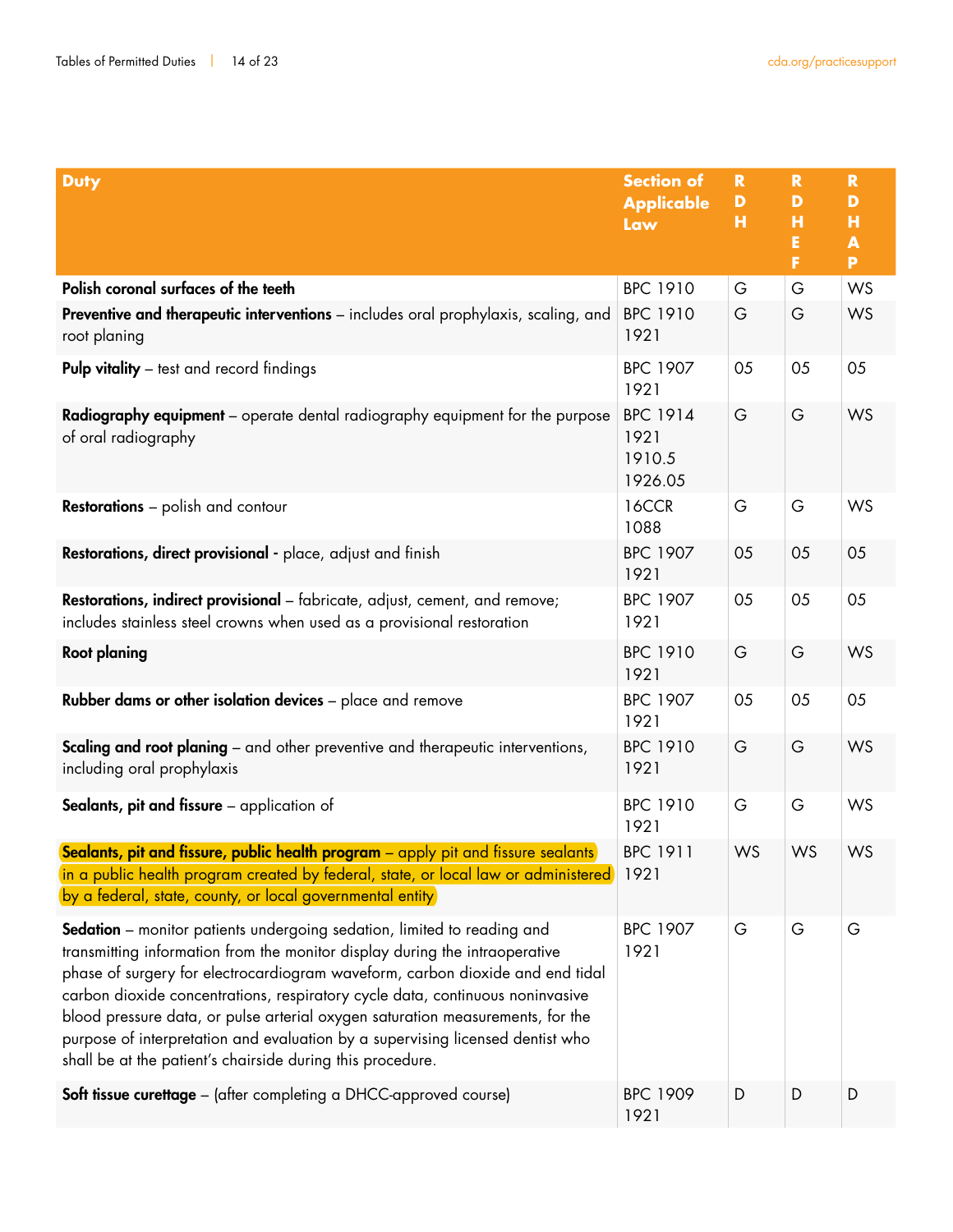| <b>Duty</b>                                                                                               | <b>Section of</b><br><b>Applicable</b><br><b>Law</b> | R<br>D<br>н | R.<br>D<br>н<br>E<br>F | R<br>D<br>н<br>A<br>P |
|-----------------------------------------------------------------------------------------------------------|------------------------------------------------------|-------------|------------------------|-----------------------|
| <b>Sutures</b> – remove after inspection of the site by the dentist.                                      | <b>BPC 1907</b><br>1921                              | G           | G                      | G                     |
| Topical agents - apply nonaerosol and noncaustic agents                                                   | <b>BPC 1914</b>                                      | G           | G                      | WS                    |
| Topical, therapeutic, and subgingival agents - apply for the control of caries and<br>periodontal disease | <b>BPC 1910</b><br>1921                              | G           | G                      | WS                    |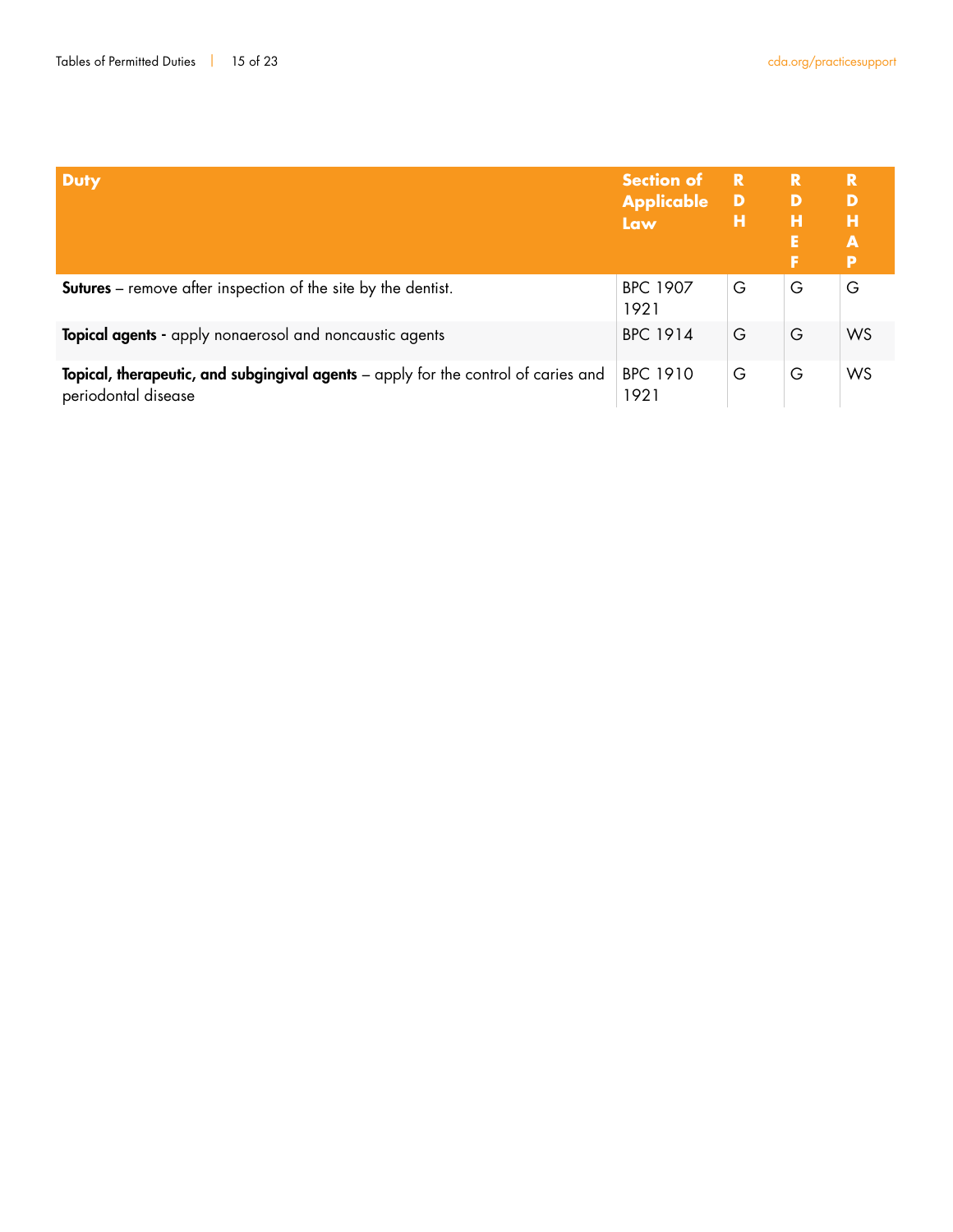# Scope of Practice for Registered Dental Hygienists, Registered Dental Hygienists in Extended Functions, and Registered Dental Hygienists in Alternative Practice

#### **Business & Professions Code**

Section 1907. The following functions may be performed by a registered dental hygienist, in addition to those authorized pursuant to Sections 1908 to 1914, inclusive:

- (a) All functions that may be performed by a registered dental assistant.
- (b) All persons holding a license as a registered dental hygienist, registered dental hygienist in alternative practice, or registered dental hygienist in extended functions as of December 31, 2005, are authorized to perform the duties of a registered dental assistant specified in this chapter. All persons issued a license as a registered dental hygienist, registered dental hygienist in alternative practice, or registered dental hygienist in extended functions on or after January 1, 2006, shall qualify for and receive a registered dental assistant license prior to performance of the duties of a registered dental assistant specified in this chapter.

#### Section 1908.

- (a) The practice of dental hygiene includes dental hygiene assessment and development, planning, and implementation of a dental hygiene care plan. It also includes oral health education, counseling, and health screenings.
- (b) The practice of dental hygiene does not include any of the following procedures:
- (1) Diagnosis and comprehensive treatment planning.
- (2) Placing, condensing, carving, or removal of permanent restorations.
- (3) Surgery or cutting on hard and soft tissue including, but not limited to, the removal of teeth and the cutting and suturing of soft tissue.
- (4) Prescribing medication.
- (5) Administering local or general anesthesia or oral or parenteral conscious sedation, except for the administration of nitrous oxide and oxygen, whether administered alone or in combination with each other, or local anesthesia pursuant to Section 1909.

Section 1909. A registered dental hygienist is authorized to perform the following procedures under direct supervision of a licensed dentist, after submitting to the committee evidence of satisfactory completion of a course of instruction, approved by the committee, in the procedures:

- (a) Soft-tissue curettage.
- (b) Administration of local anesthesia.
- (c) Administration of nitrous oxide and oxygen, whether administered alone or in combination with each other.

Section 1909.5. Courses of instruction for direct supervision duties added to the scope of practice of dental hygiene on or after July 1, 2009, shall be submitted by the committee for approval by the dental board.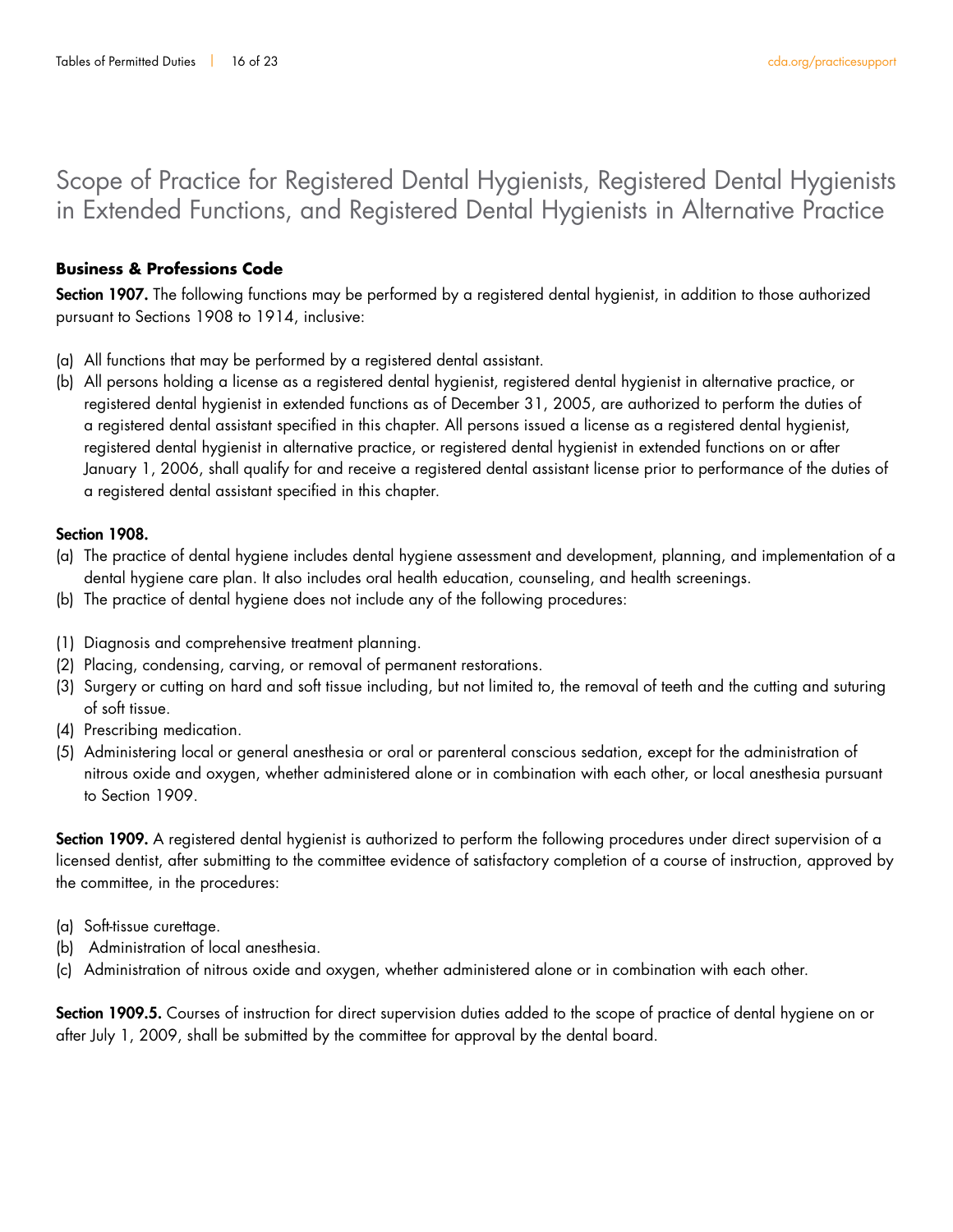Section 1910. A registered dental hygienist is authorized to perform the following procedures under general supervision:

- (a) Preventive and therapeutic interventions, including oral prophylaxis, scaling, and root planing.
- (b) Application of topical, therapeutic, and subgingival agents used for the control of caries and periodontal disease.
- (c) The taking of impressions for bleaching trays and application and activation of agents with nonlaser, light-curing devices.
- (d) The taking of impressions for bleaching trays and placements of in-office, tooth-whitening devices.

### Section 1910.5.

(a) In addition to the duties specified in Section 1910, a registered dental hygienist is authorized to perform the following additional duties, as specified:

(1) Determine which radiographs to perform on a patient who has not received an initial examination by the supervising dentist for the specific purpose of the dentist making a diagnosis and treatment plan for the patient. In these circumstances, the dental hygienist shall follow protocols established by the supervising dentist. This paragraph only applies in the following settings:

(A) In a dental office setting.

 (B) In a public health setting, using telehealth, as defined by Section 2290.5, for the purpose of communication with the supervising dentist, including, but not limited to, schools, head start and preschool programs, and community clinics. (2) Place protective restorations, which for this purpose are identified as interim therapeutic restorations, and defined as a direct provisional restoration placed to stabilize the tooth until a licensed dentist diagnoses the need for further definitive treatment.

An interim therapeutic restoration consists of the removal of soft material from the tooth using only hand instrumentation, without the use of rotary instrumentation, and subsequent placement of an adhesive restorative material. Local anesthesia shall not be necessary for interim therapeutic restoration placement. Interim therapeutic restorations shall be placed only in accordance with both of the following:

(A) In either of the following settings:

(i) In a dental office setting.

 (ii) In a public health setting, using telehealth, as defined by Section 2290.5, for the purpose of communication with the supervising dentist, including, but not limited to, schools, head start and preschool programs, and community clinics.

(B) After the diagnosis, treatment plan, and instruction to perform the procedure provided by a dentist.

- (b) The functions described in subdivision (a) may be performed by a registered dental hygienist only after completion of a program that includes training in performing those functions, or after providing evidence, satisfactory to the committee, of having completed a committee-approved course in those functions.
- (c) No later than January 1, 2018, the committee shall adopt regulations to establish requirements for courses of instruction for the procedures authorized to be performed by a registered dental hygienist and registered dental hygienist in alternative practice pursuant to Sections 1910.5 and 1926.05, using the competency-based training protocols established by the Health Workforce Pilot Project (HWPP) No. 172 through the Office of Health Planning and Development. The committee shall use the curriculum submitted by the board pursuant to Section 1753.55 to adopt regulatory language for approval of courses of instruction for the Interim Therapeutic Restoration. Any subsequent amendments to the regulations for the Interim Therapeutic Restoration curriculum that are promulgated by the committee shall be agreed upon by the board and the committee.
- (d) This section shall become operative on January 1, 2018.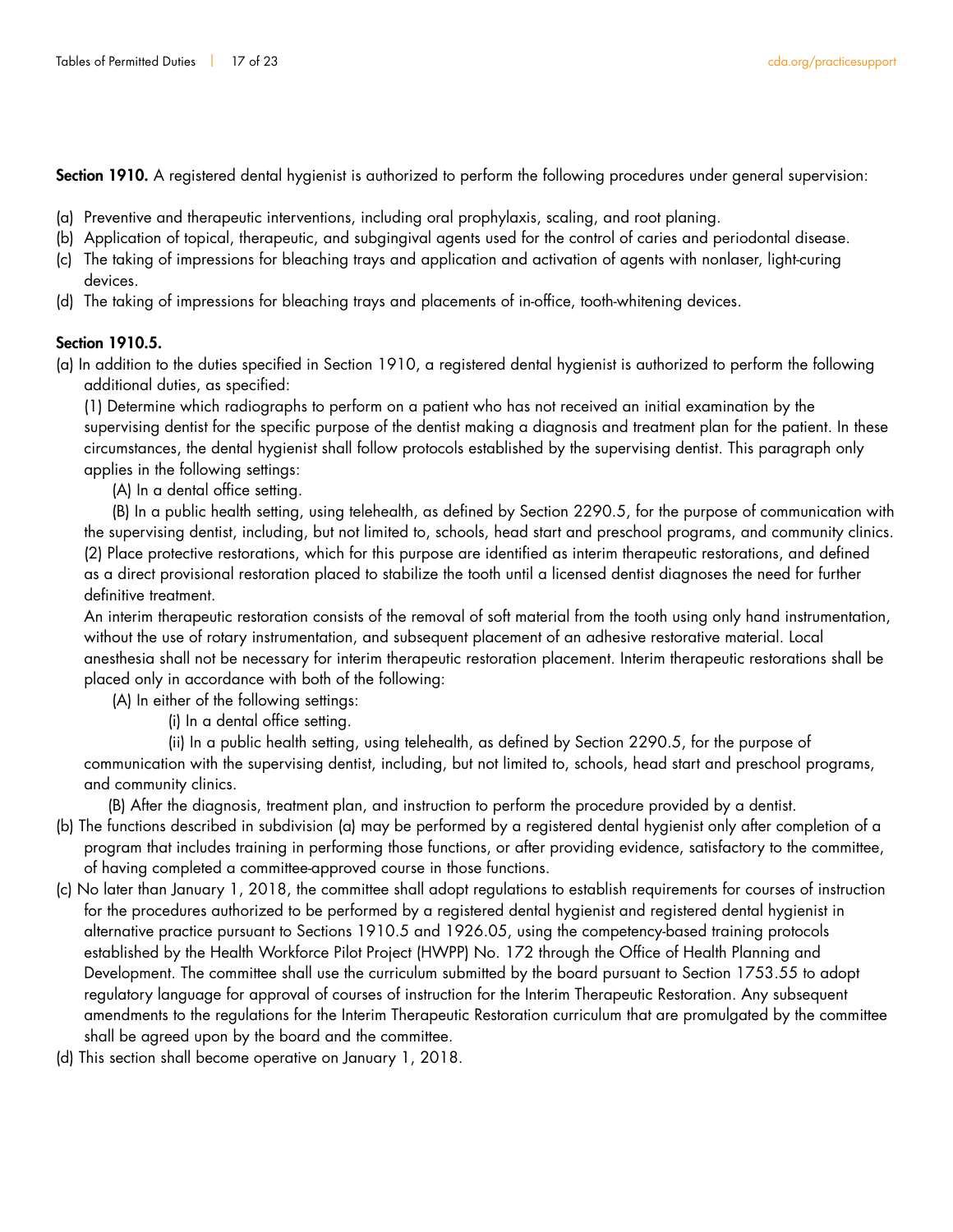#### Section 1911.

- (a) A registered dental hygienist may provide, without supervision, educational services, oral health training programs, and oral health screenings.
- (b) A registered dental hygienist shall refer any screened patients with possible oral abnormalities to a dentist for a comprehensive examination, diagnosis, and treatment plan.
- (c) In any public health program created by federal, state, or local law or administered by a federal, state, county, or local governmental entity, a registered dental hygienist may provide, without supervision, dental hygiene preventive services in addition to oral screenings, including, but not limited to, the application of fluorides and pit and fissure sealants. A registered dental hygienist employed as described in this subdivision may submit, or allow to be submitted, any insurance or third-party claims for patient services performed as authorized in this article.

Section 1912. Any procedure performed or service provided by a registered dental hygienist that does not specifically require direct supervision shall require general supervision, so long as it does not give rise to a situation in the dentist's office requiring immediate services for alleviation of severe pain, or immediate diagnosis and treatment of unforeseeable dental conditions that, if not immediately diagnosed and treated, would lead to serious disability or death.

Section 1913. Unless otherwise specified in this chapter, a registered dental hygienist may perform any procedure or provide any service within the scope of his or her practice in any setting, so long as the procedure is performed or the service is provided under the appropriate level of supervision required by this article.

Section 1914. A registered dental hygienist may use any material or device approved for use in the performance of a service or procedure within his or her scope of practice under the appropriate level of supervision, if he or she has the appropriate education and training required to use the material or device.

Section 1915. No person other than a registered dental hygienist, registered dental hygienist in alternative functions, or registered dental hygienist in extended functions or a licensed dentist may engage in the practice of dental hygiene or perform dental hygiene procedures on patients, including, but not limited to, supragingival and subgingival scaling, dental hygiene assessment, and treatment planning, except for the following persons:

- (a) A student enrolled in a dental or a dental hygiene school who is performing procedures as part of the regular curriculum of that program under the supervision of the faculty of that program.
- (b) A dental assistant acting in accordance with the rules of the dental board in performing the following procedures:
	- (1) Applying nonaerosol and noncaustic topical agents.
	- (2) Applying topical fluoride.
	- (3) Taking impressions for bleaching trays.
- (c) A registered dental assistant acting in accordance with the rules of the dental board in performing the following procedures:
	- (1) Polishing the coronal surfaces of teeth.
	- (2) Applying bleaching agents.
	- (3) Activating bleaching agents with a nonlaser light-curing device.
	- (4) Applying pit and fissure sealant.
- (d) A registered dental assistant in extended functions acting in accordance with the rules of the dental board in applying pit and fissure sealants.
- (e) A registered dental hygienist, registered dental hygienist in alternative practice, or registered dental hygienist in extended functions licensed in another jurisdiction, performing a clinical demonstration for educational purposes.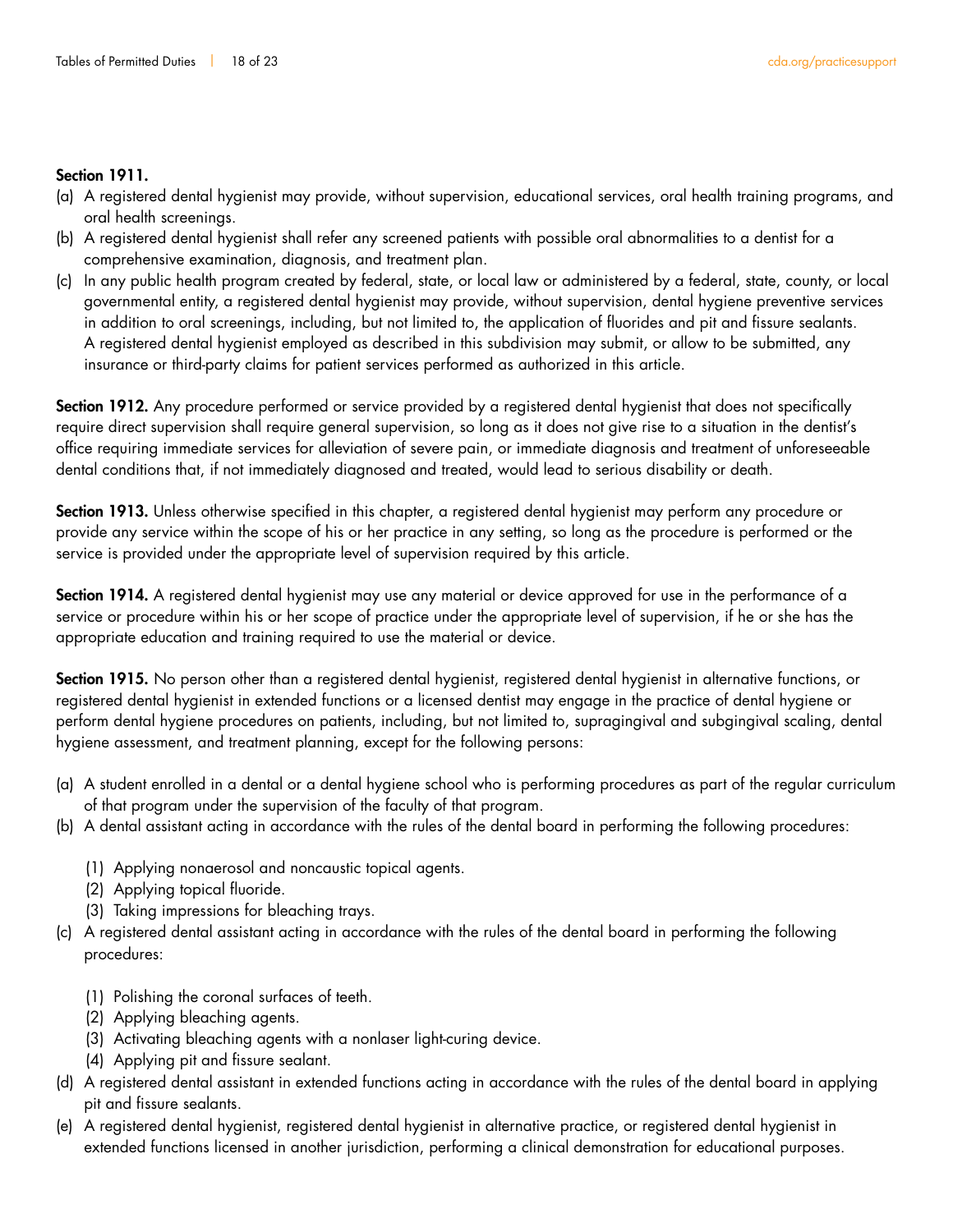#### Section 1920.

- (a) A person who holds a current and active license as a registered dental hygienist in extended functions or a registered dental hygienist in alternative practice on July 1, 2009, shall automatically be issued a license as a registered dental hygienist, unless the person holds a current and active registered dental hygienist license.
- (b) A registered dental hygienist license issued pursuant to this section shall expire on the same date as the person's registered dental hygienist, registered dental hygienist in alternative practice, or registered dental hygienist in extended functions license, and shall be subject to the same renewal and other requirements imposed by law or regulation on a license.

Section 1921. In addition to any other duties or functions authorized by law, a registered dental hygienist in extended functions or a registered dental hygienist in alternative practice may perform any of the duties or functions authorized to be performed by a registered dental hygienist.

Section 1925. A registered dental hygienist in alternative practice may practice, pursuant to subdivision (a) of Section 1907, subdivision (a) of Section 1908, and subdivisions (a) and (b) of Section 1910, as an employee of a dentist or of another registered dental hygienist in alternative practice, as an independent contractor, as a sole proprietor of an alternative dental hygiene practice, as an employee of a primary care clinic or specialty clinic that is licensed pursuant to Section 1204 of the Health and Safety Code, as an employee of a primary care clinic exempt from licensure pursuant to subdivision (c) of Section 1206 of the Health and Safety Code, as an employee of a clinic owned or operated by a public hospital or health system, or as an employee of a clinic owned and operated by a hospital that maintains the primary contract with a county government to fill the county's role under Section 17000 of the Welfare and Institutions Code.

Section 1926. A registered dental hygienist in alternative practice may perform the duties authorized pursuant to subdivision (a) of Section 1907, subdivision (a) of Section 1908, and subdivisions (a) and (b) of Section 1910 in the following settings:

- (a) Residences of the homebound.
- (b) Schools.
- (c) Residential facilities and other institutions.
- (d) Dental health professional shortage areas, as certified by the Office of Statewide Health Planning and Development in accordance with existing office guidelines.

#### Section 1926.05.

(a) In addition to the duties specified in Section 1926, a registered dental hygienist in alternative practice is authorized to perform the duties pursuant to Section 1910.5, in the following

settings:

- (1) Residences of the homebound.
- (2) Schools.
- (3) Residential facilities and other institutions.

(b) A registered dental hygienist in alternative practice is authorized to perform the duties pursuant to paragraph (2) of subdivision (a) of Section 1910.5 in the settings specified in this section under the general supervision of a dentist.

Section 1927. A registered dental hygienist in alternative practice shall not do any of the following:

- (a) Infer, purport, advertise, or imply that he or she is in any way able to provide dental services or make any type of dental health diagnosis beyond evaluating a patient's dental hygiene status, providing a dental hygiene treatment plan, and providing the associated dental hygiene services.
- (b) Hire a registered dental hygienist to provide direct patient services other than a registered dental hygienist in alternative practice.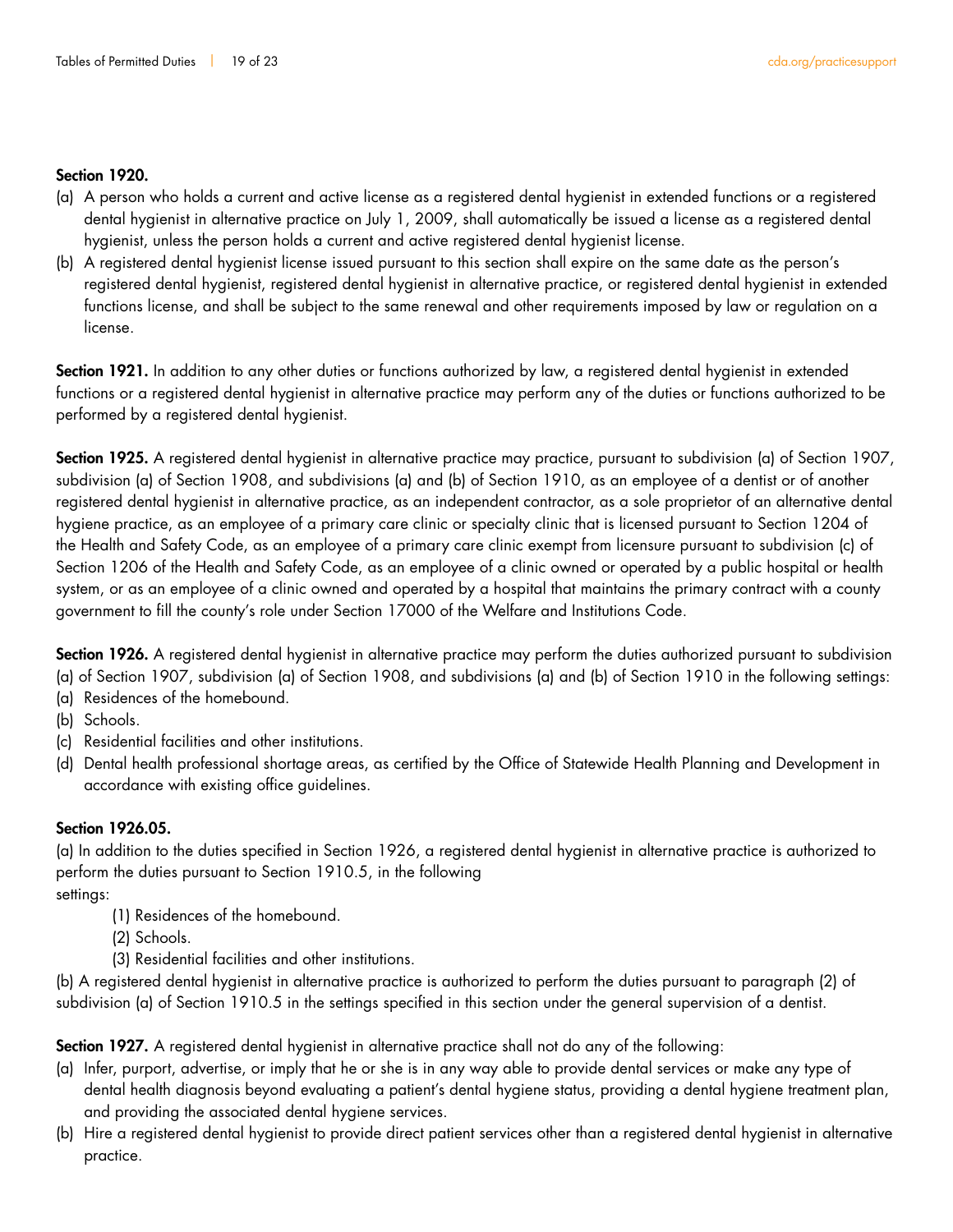Section 1928. A registered dental hygienist in alternative practice may submit or allow to be submitted any insurance or third-party claims for patient services performed as authorized pursuant to this article.

#### Section 1929.

- (a) A registered dental hygienist in alternative practice may hire other registered dental hygienists in alternative practice to assist in his or her practice.
- (b) A registered dental hygienist in alternative practice may hire and supervise dental assistants performing intraoral retraction and suctioning.

#### Section 1931.

- (a) (1) A dental hygienist in alternative practice may provide services to a patient without obtaining written verification that the patient has been examined by a dentist or physician and surgeon licensed to practice in this state.
	- (2) If the dental hygienist in alternative practice provides services to a patient 18 months or more after the first date that he or she provides services to a patient, he or she shall obtain written verification that the patient has been examined by a dentist or physician and surgeon licensed to practice in this state. The verification shall include a prescription for dental hygiene services as described in subdivision (b). Failure to comply with this paragraph or subdivision (b) shall be considered unprofessional conduct.
- (b) A registered dental hygienist in alternative practice may provide dental hygiene services for a patient who presents to the registered dental hygienist in alternative practice a written prescription for dental hygiene services issued by a dentist orphysician and surgeon licensed to practice in this state. The prescription shall be valid for a time period based on the dentist's or physician and surgeon's professional judgment, but not to exceed two years from the date it was issued.
- (c) The committee shall seek to obtain an injunction against any registered dental hygienist in alternative practice who provides services pursuant to this section, if the committee has reasonable cause to believe that the services are being provided to a patient who has not received a prescription for those services from a dentist or physician and surgeon licensed to practice in this state.

### Title 16 of the California Code of Regulations

Note: The provisions of Business & Professions Code Sections 1907and 1909 supercede the striked out sections of the regulations, although the text remains part of the regulation.

#### Section 1088. RDH Duties and Settings.

- (a) Unless specifically so provided by regulation, the prohibition contained in Section 1085(a), subsections (1) through (8) of these regulations shall apply to duties performed by a registered dental hygienist.
- (b) A registered dental hygienist may perform all duties assigned to dental assistants and registered dental assistants, under the supervision of a licensed dentist as specified in these regulations.
- (c) Under general supervision, a registered dental hygienist may perform the following duties in addition to those provided by Section 1760(b) of the Code:
	- (1) Root planing;
	- (2) Polish and contour restorations;
	- (3) Oral exfoliative cytology;
	- (4) Apply pit and fissure sealants;
	- (5) Preliminary examination, including but not limited to:
		- (A) Periodontal charting;
		- (B) Intra and extra-oral examination of soft tissue;
		- (C) Charting of lesions, existing restorations and missing teeth;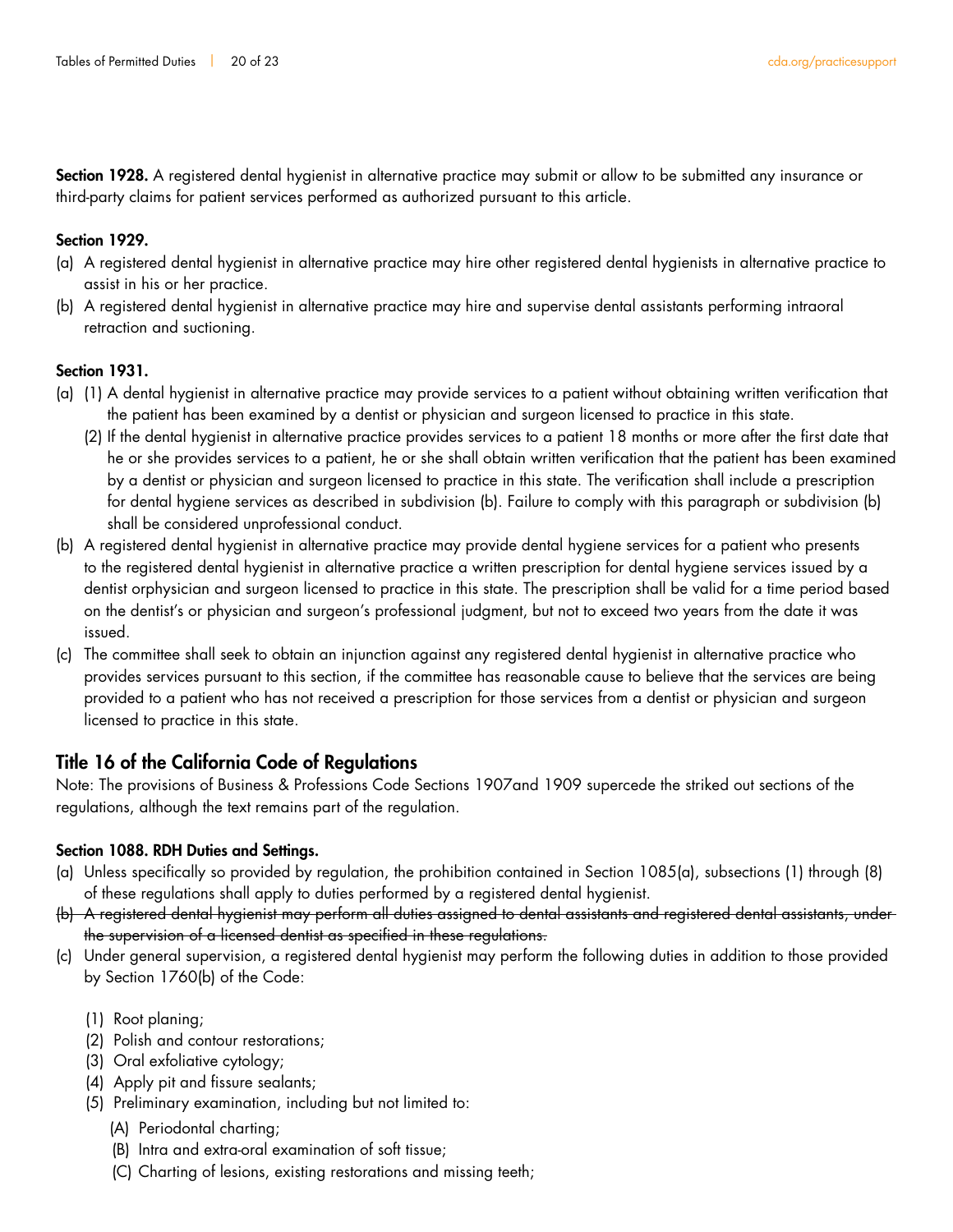- (D) Classifying occlusion;
- (E) Myofunctional evaluation;
- (6) Irrigate sub-gingivally with an antimicrobial and/or antibiotic liquid solution(s).

(7) The following direct supervision duties of dental assistants and registered dental assistants:

- (A) Dental Assistant.
	- (1) Taking impressions for diagnostic and opposing models;
	- (2) Applying non-aerosol and non-caustic topical agents;
	- (3) Removing post-extraction and periodontal dressings;
	- (4) Removing sutures;
	- (5) Taking intra-oral measurements for orthodontic procedures;
	- (6) Checking for loose bands;
	- (7) Removing ligature ties;
	- (8) Applying topical fluoride;
	- (9) Placing elastic separators.
- (B) Registered Dental Assistant
	- (1) Test pulp vitality;
	- (2) Removing excess cement from supragingival surfaces of teeth;
	- (3) Sizing stainless steel crowns, temporary crowns and bands;
	- (4) Temporary cementation and removal of temporary crowns and removal of orthodontic bands.
	- (5) Placing post-extraction and periodontal dressings.
- (d) A registered dental hygienist may perform the procedures set forth below under the direct supervision of a licensed dentist when done so pursuant to the order, control and full professional responsibility of the supervising dentist. Such procedures shall be checked and approved by the supervising dentist prior to dismissal of the patient from the office of said dentist.
	- 1. (1) Placement of Antimicrobial or Antibiotic Medicaments which do not later have to be removed.
	- 2. (2) All duties so assigned to a dental assistant or a registered dental assistant, unless otherwise indicated;
	- 3. (3) Periodontal soft tissue curettage (Evidence of satisfactory completion of a board-approved course of instruction in this function must be submitted to the board prior to any performance thereof);
	- 4. (4) Administration of local anesthetic agents, infiltration and conductive, limited to the oral cavity (Evidence of satisfactory completion of a board-approved course of instruction in this function must be submitted to the board prior to any performance thereof);
	- 5. (5) Administration of nitrous oxide and oxygen when used as an analgesic, utilizing fail-safe type machines containing no other general anesthetic agents. (Evidence of satisfactory completion of a board-approved course of instruction in this function must be submitted to the board prior to any performance thereof.)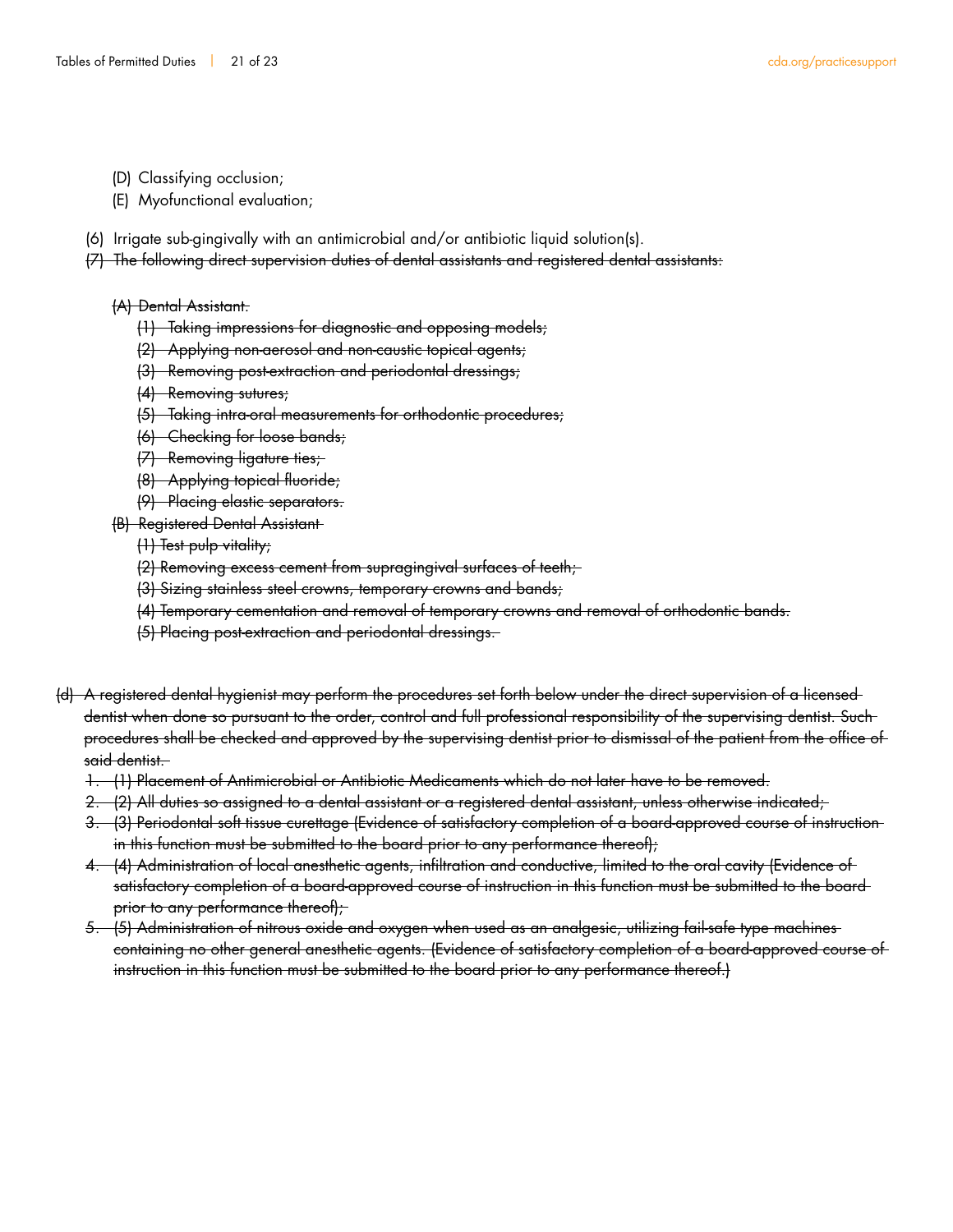#### Section 1089. RDHEF Duties and Settings.

- (a) Unless specifically provided by regulation, the prohibitions contained in Section 1085(a) (1) through (8) shall apply to RDHEFs.
- (b) An RDHEF may perform all duties assigned to dental assistants, registered dental assistants and registered dental hygienists.
- (c) An RDHEF may perform the procedures set forth below under the direct supervision of a licensed dentist when done so pursuant to the order, control and full professional responsibility of the supervising dentist. Such procedures shall be checked and approved by the supervising dentist prior to dismissal of the patient from the office of said dentist.
	- (1) Cord retraction of gingivae for impression procedures;
	- (2) Take impressions for cast restorations;
	- (3) Take impressions for space maintainers, orthodontic appliances and guards;
	- (4) Prepare enamel by etching for bonding;
	- (5) Formulate indirect patterns for endodontic post and core castings;
	- (6) Fit trial endodontic filling points;
	- (7) Apply etchant for bonding restorative materials.
- (d) Settings. Registered dental hygienists in extended functions may undertake the duties authorized by this section in a treatment facility under the jurisdiction and control of the supervising licensed dentist, or an equivalent facility approved by the Board.

#### Section 1090. RDHAP Duties and Settings.

- (a) Unless specifically so provided by regulation, an RDHAP may not perform the following functions or any activity which represents the practice of dentistry or requires knowledge, skill and training of a licensed dentist:
	- (1) Diagnosing and treatment planning;
	- (2) Surgical or cutting procedures on hard or soft tissue;
	- (3) Fitting and adjusting of correctional and prosthodontic appliances;
	- (4) Prescribing medication;
	- (5) Placing, condensing, carving or removal of permanent restorations, including final cementation procedures;
	- (6) Irrigating and medicating canals, try-in cones, reaming, filing or filling of root canals;
	- (7) Taking of impressions for prosthodontic appliances, bridges, or any other devices which may be worn in the mouth;
	- (8) Administering local or general anesthesia, oral or parental conscious sedation.
- (b) Under the supervision of a licensed dentist, an RDHAP may perform the duties assigned to registered dental hygienists by Section 1088, under the same levels of supervision and in the same settings as specified in that section, in addition to those duties permitted by Section 1768(b)(3).
- (c) Independently and without the supervision of a licensed dentist, an RDHAP may, upon the prescription of a dentist or a physician and surgeon licensed in California, perform the duties assigned to a registered dental hygienist by Section 1088(c).
	- (1) All prescriptions shall contain the following information:
		- (A) The pre-printed name, address, license number, and signature of the prescribing dentist or physician and surgeon.
		- (B) The name, address and phone number of the patient.
		- (C) The date the services are prescribed and the expiration date of the prescription. The prescription shall be for dental hygiene services and, if necessary, include special instructions for the care of that patient.